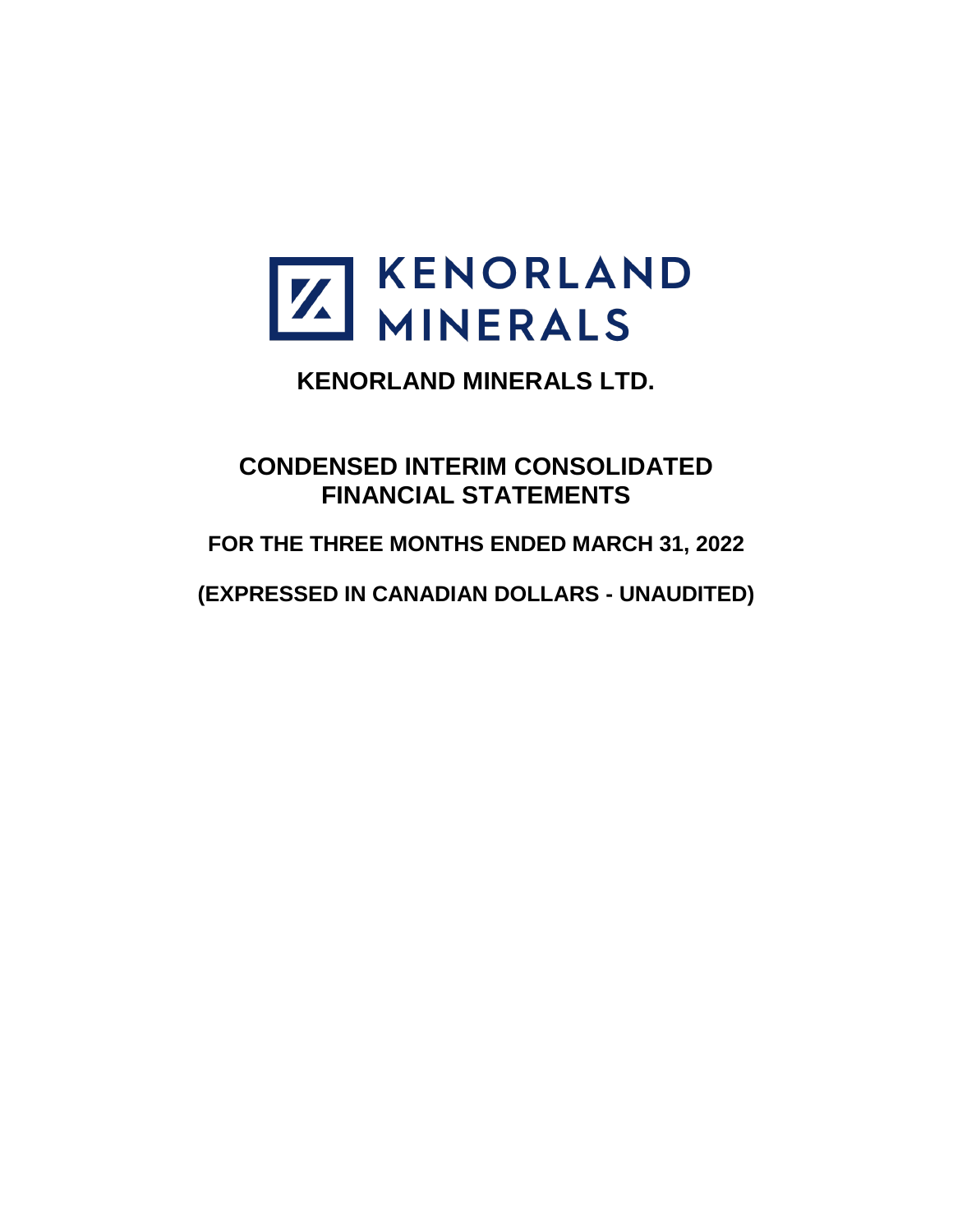# **TABLE OF CONTENTS**

| <b>Notice of No Auditor Review</b> |                                                                              | 2 |
|------------------------------------|------------------------------------------------------------------------------|---|
|                                    | Condensed Interim Consolidated Financial Statements                          |   |
|                                    | Condensed Interim Consolidated Statements of Financial Position              | 3 |
|                                    | Condensed Interim Consolidated Statements of Loss and<br>Comprehensive Loss  | 4 |
|                                    | Condensed Interim Consolidated Statements of Changes in Shareholders' Equity | 5 |
|                                    | Condensed Interim Consolidated Statements Cash Flows                         | 6 |
|                                    | Notes to Condensed Interim Consolidated Financial Statements                 |   |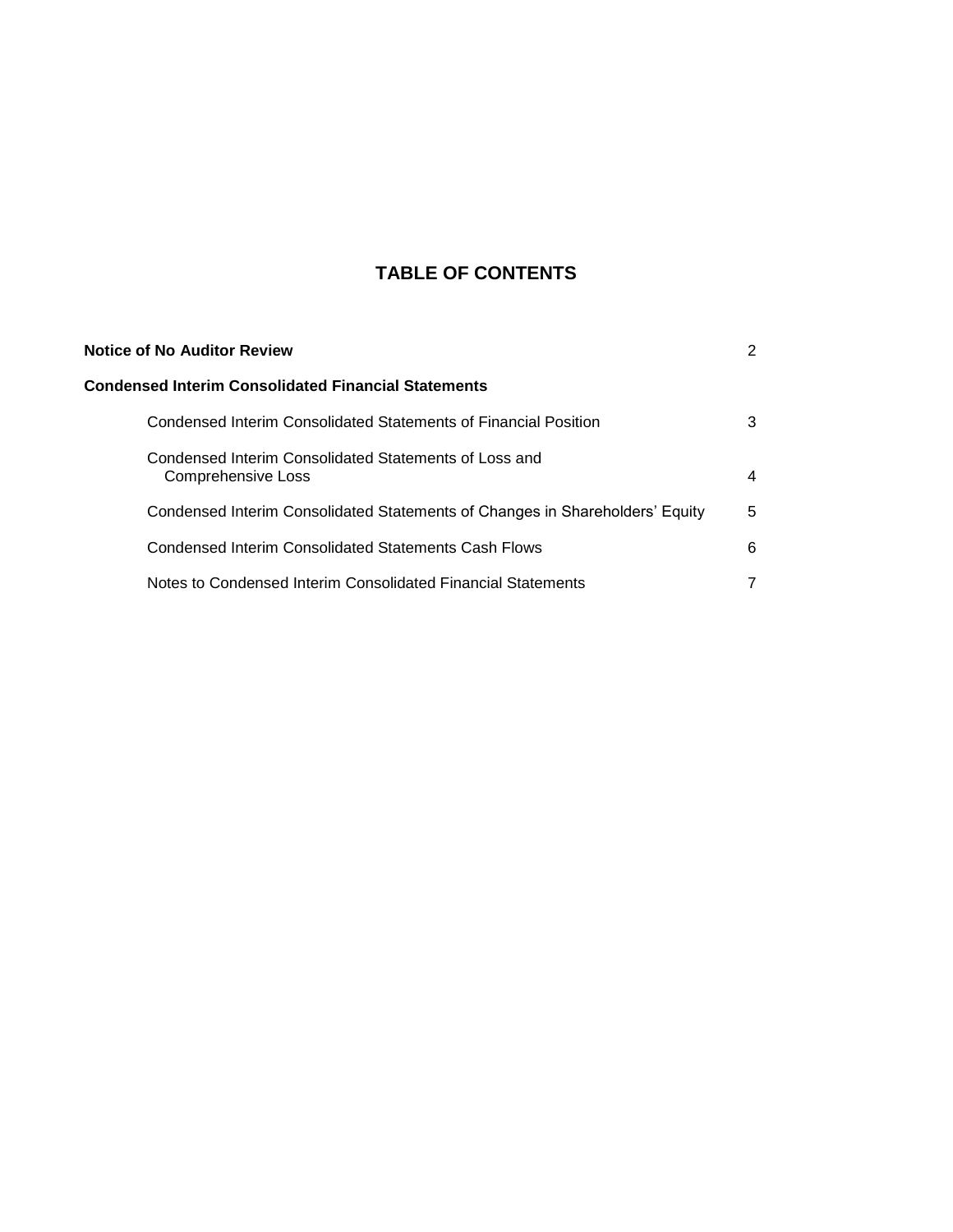# **NOTICE OF NO AUDITOR REVIEW OF CONDENSED INTERIM CONSOLIDATED FINANCIAL STATEMENTS**

In accordance with National Instrument 51-102, Part 4, subsection 4.3(3)(a), if an auditor has not performed a review of the condensed interim consolidated financial statements, they must be accompanied by a notice indicating that an auditor has not reviewed the financial statements.

The accompanying unaudited condensed interim consolidated financial statements of the Company have been prepared by and are the responsibility of the Company's management.

The Company's independent auditor has not performed a review of these financial statements in accordance with the standards established by the Chartered Professional Accountants of Canada for a review of condensed interim consolidated financial statements by an entity's auditor.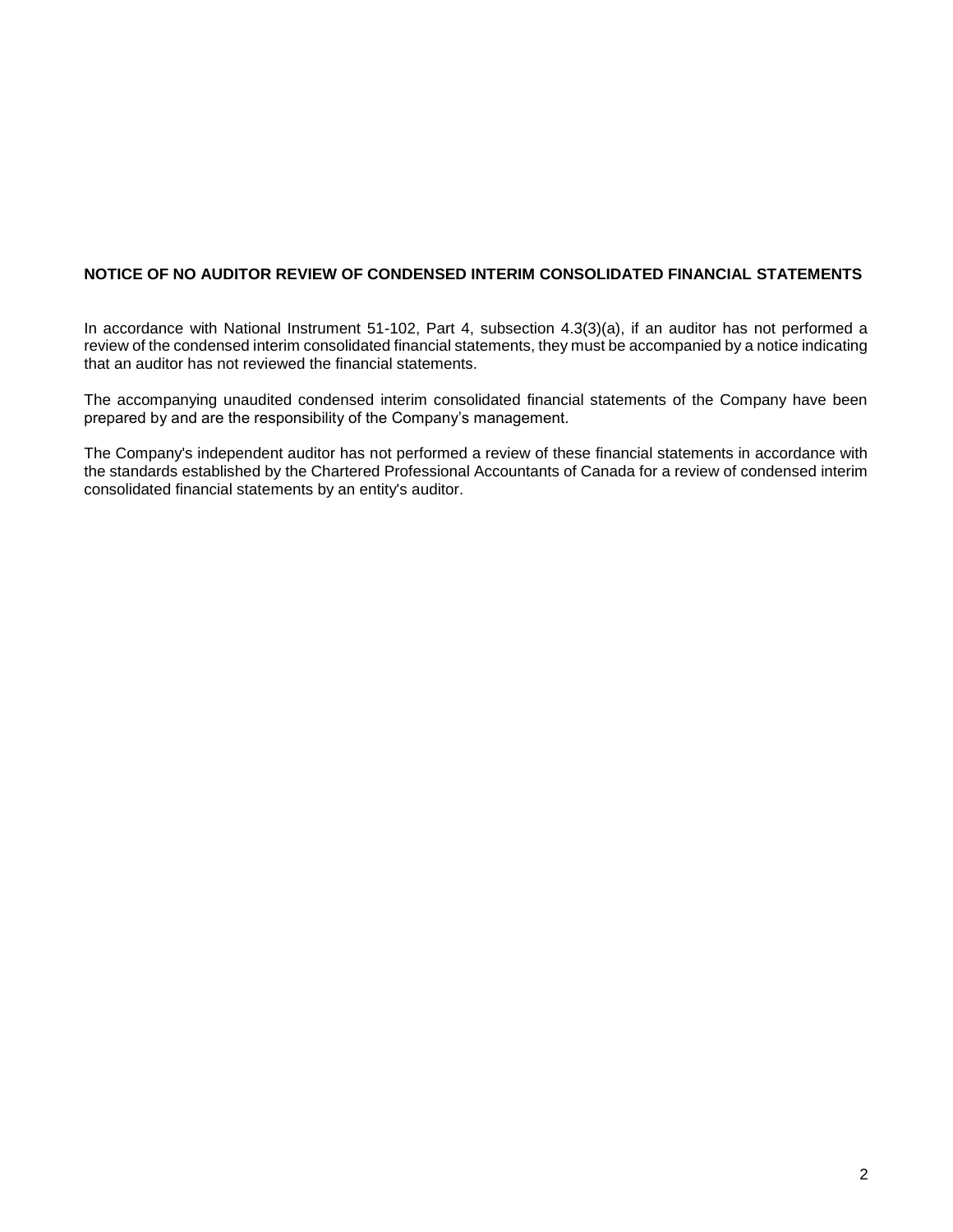Condensed Interim Consolidated Statements of Financial Position (Expressed in Canadian Dollars - Unaudited)

|                                          | <b>Note</b> | March 31,<br>2022 | December 31,<br>2021 |
|------------------------------------------|-------------|-------------------|----------------------|
|                                          |             | \$                | \$                   |
| <b>ASSETS</b>                            |             |                   |                      |
| <b>Current assets</b>                    |             |                   |                      |
| Cash                                     |             | 7,652,836         | 9,418,796            |
| <b>Receivables</b>                       | 3           | 2,368,987         | 1,898,063            |
| Prepaid expenses                         |             | 155,701           | 113,071              |
|                                          |             | 10,177,524        | 11,429,930           |
| <b>Investment in equity instruments</b>  | 4           | 1,345,828         | 1,217,807            |
| <b>Investment in associate</b>           | 5           | 1,174,361         | 1,217,157            |
| <b>Exploration and evaluation assets</b> | 6           | 11,673,857        | 10,592,813           |
| <b>Equipment</b>                         |             | 21,261            | 9,597                |
| <b>Right-of-use assets</b>               |             | 4,595             | 11,485               |
|                                          |             | 24,397,426        | 24,478,789           |
| <b>LIABILITIES</b>                       |             |                   |                      |
| <b>Current liabilities</b>               |             |                   |                      |
| Accounts payable and accrued liabilities | 7           | 2,438,450         | 1,281,089            |
| Advances received                        | 6           | 859,114           | 1,985,290            |
| Current portion of lease liabilities     |             | 5,033             | 12,475               |
|                                          |             | 3,302,597         | 3,278,854            |
| <b>RSU liability</b>                     | 9           | 668,613           | 610,456              |
| <b>Government loans payable</b>          | 8           | 100,000           | 100,000              |
|                                          |             | 4,071,210         | 3,989,310            |
| <b>SHAREHOLDERS' EQUITY</b>              |             |                   |                      |
| Share capital                            | 9           | 23,091,109        | 23,091,109           |
| <b>Reserves</b>                          | 9           | 3,000,682         | 2,635,983            |
| Deficit                                  |             | (5,765,575)       | (5,237,613)          |
|                                          |             | 20,326,216        | 20,489,479           |
|                                          |             | 24,397,426        | 24,478,789           |

# **Nature and continuance of operations (Note 1)**

# **Approved and authorized for issuance by the Board of Directors on May 30, 2022.**

"Jessica Van Den Akker" "Jay Sujir" Director

The accompanying notes are an integral part of these condensed interim consolidated financial statements.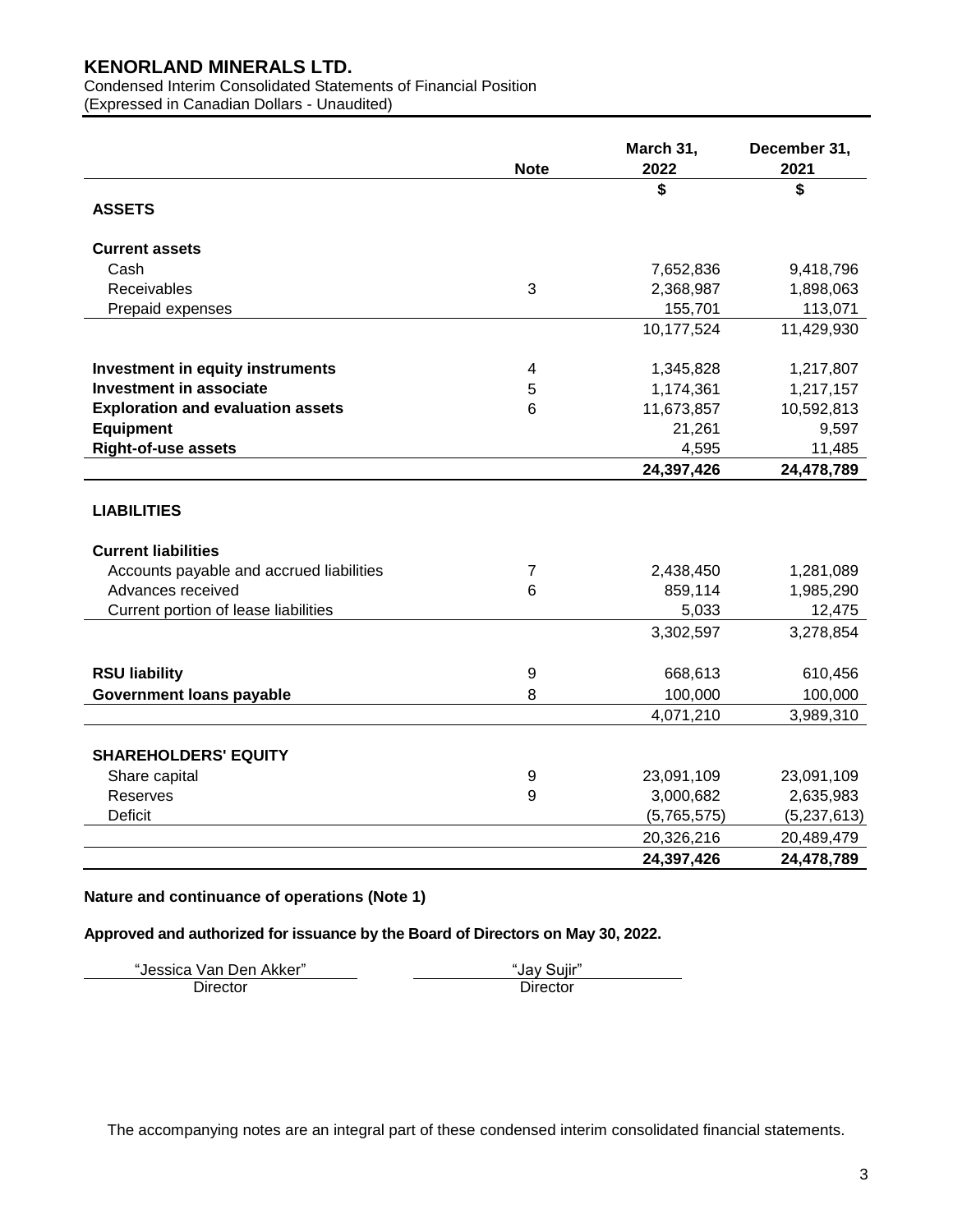Condensed Interim Consolidated Statements of Loss and Comprehensive Loss (Expressed in Canadian Dollars - Unaudited)

|                                                                             |             | For the three months ended<br>March 31, |             |
|-----------------------------------------------------------------------------|-------------|-----------------------------------------|-------------|
|                                                                             | <b>Note</b> | 2022                                    | 2021        |
|                                                                             |             | \$                                      | \$          |
| Revenue                                                                     |             | 431,190                                 | 231,084     |
| <b>Operating expenses</b>                                                   |             |                                         |             |
| Conference and marketing                                                    |             | 65,935                                  | 141,783     |
| Consulting                                                                  |             | 23,700                                  | 33,146      |
| Depreciation                                                                |             | 8,154                                   | 8,336       |
| Foreign exchange loss                                                       |             | 5,331                                   | 10,036      |
| Insurance                                                                   |             | 11,383                                  | 15,182      |
| Interest on lease liabilities                                               |             | 176                                     | 677         |
| Management fees                                                             | 10          | 25,500                                  | 19,500      |
| Office expenses                                                             |             | 33,405                                  | 26,507      |
| Professional fees                                                           |             | 61,636                                  | 105,497     |
| Project generation                                                          |             | 3,587                                   | 45,566      |
| Salaries and benefits                                                       | 10          | 352,748                                 | 254,948     |
| Share-based compensation                                                    | 9, 10       | 422,856                                 | 320,652     |
| Transfer agent and filing fees                                              |             | 14,783                                  | 16,762      |
| Travel and related                                                          |             | 15,214                                  | 1,631       |
|                                                                             |             | (1,044,408)                             | (1,000,223) |
| Loss from operations                                                        |             | (613, 218)                              | (769, 139)  |
| Other income (expenses)                                                     |             |                                         |             |
| Gain on sales of mineral claims                                             | 4           | 100,000                                 | 100,000     |
| Interest and other income                                                   |             | 31                                      | 60          |
| Loss on consolidation                                                       | 5           |                                         | (12, 196)   |
| Net change in fair value of investments                                     | 4           | 28,021                                  | 581,164     |
| Gain on sale of equity investment                                           | 4           |                                         | 78,277      |
| Equity loss in associated companies                                         | 5           | (42, 796)                               |             |
|                                                                             |             | 85,256                                  | 747,305     |
| Loss and comprehensive loss for the period                                  |             | (527, 962)                              | (21, 834)   |
| Basic and diluted loss per share                                            |             | (0.01)                                  | (0.00)      |
| Weighted average number of common shares<br>outstanding (basic and diluted) |             | 51,603,418                              | 45,844,470  |

The accompanying notes are an integral part of these condensed interim consolidated financial statements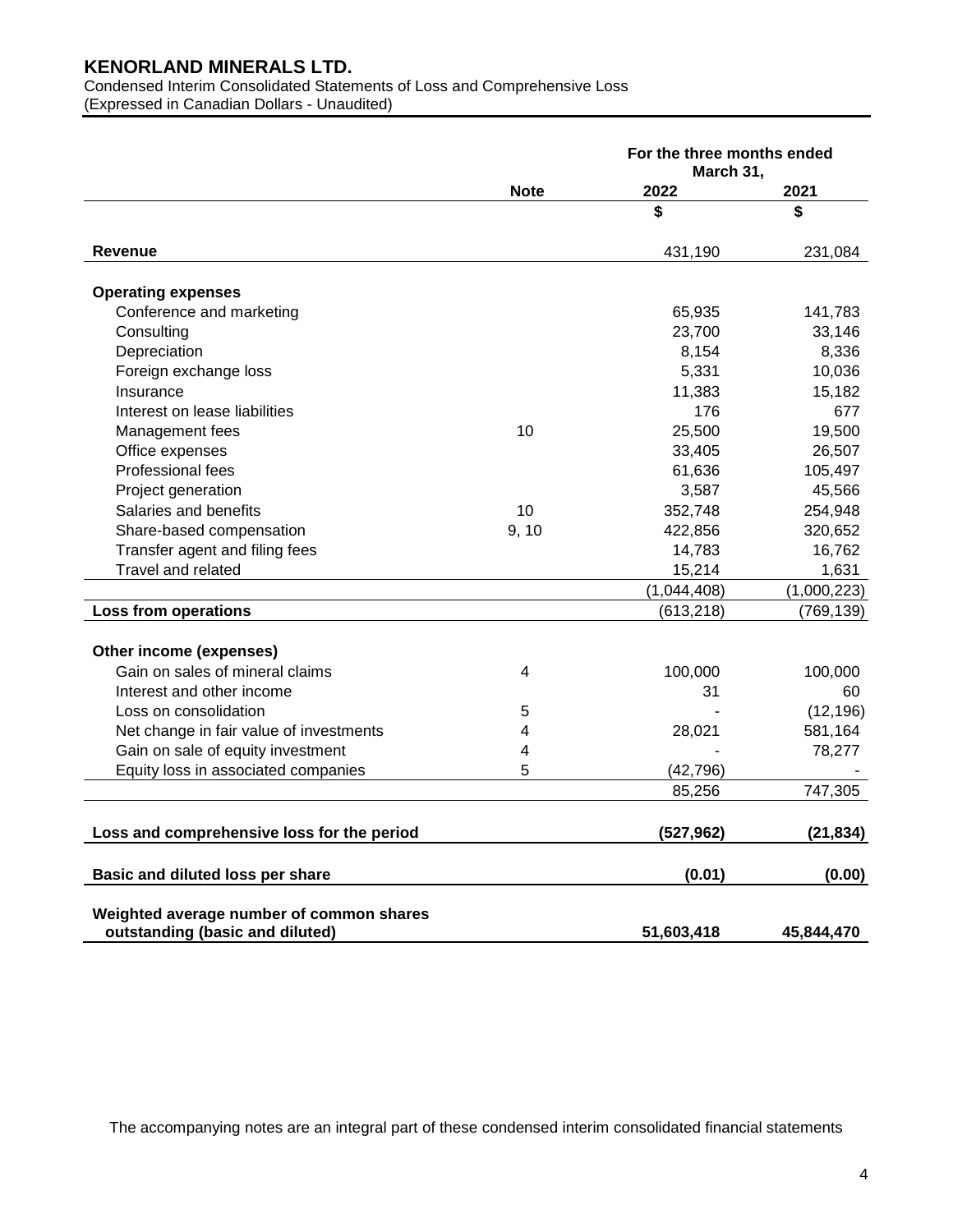Condensed Interim Consolidated Statements of Changes in Shareholders' Equity (Expressed in Canadian Dollars - Unaudited)

|                               | <b>Number of</b><br><b>Shares Issued</b> | <b>Share Capital</b> | <b>Reserves</b> | <b>Deficit</b> | Non-<br>controlling<br>interest | <b>Total</b><br>Shareholders'<br><b>Equity</b> |
|-------------------------------|------------------------------------------|----------------------|-----------------|----------------|---------------------------------|------------------------------------------------|
|                               |                                          |                      |                 |                |                                 |                                                |
| Balance, December 31, 2020    | 45,573,137                               | 17,571,630           | 2,164,534       | (6,368,691)    |                                 | 13,367,473                                     |
| Options exercised             | 360,000                                  | 83,311               | (34, 311)       |                |                                 | 49,000                                         |
| <b>Warrants exercised</b>     | 9,999                                    | 11,945               | (4,945)         |                |                                 | 7,000                                          |
| Share-based compensation      |                                          |                      | 288,809         |                |                                 | 288,809                                        |
| Options cancelled             |                                          |                      | (19, 414)       | 19,414         |                                 |                                                |
| Non-controlling interest      |                                          |                      |                 |                | 120,147                         | 120,147                                        |
| Net loss for the period       |                                          |                      |                 | (21, 834)      |                                 | (21, 834)                                      |
| Balance, March 31, 2021       | 45,943,136                               | 17,666,886           | 2,394,673       | (6,371,111)    | 120,147                         | 13,810,595                                     |
| Shares issued for cash        | 5,211,945                                | 5,211,945            |                 |                |                                 | 5,211,945                                      |
| Share issuance costs          |                                          | (50, 586)            |                 |                |                                 | (50, 586)                                      |
| Options exercised             | 350,000                                  | 67,545               | (29, 545)       |                |                                 | 38,000                                         |
| Warrants exercised            | 62,623                                   | 74,804               | (30, 967)       |                |                                 | 43,837                                         |
| Warrants expired              |                                          | 88,372               | (88, 372)       |                |                                 |                                                |
| Shares issued for exploration |                                          |                      |                 |                |                                 |                                                |
| and evaluation assets         | 35,714                                   | 32,143               |                 |                |                                 | 32,143                                         |
| Share-based compensation      |                                          |                      | 390,194         |                |                                 | 390,194                                        |
| Non-controlling interest      |                                          |                      |                 |                | (16,082)                        | (16,082)                                       |
| Net loss for the period       |                                          |                      |                 | 1,133,498      | (104, 065)                      | 1,029,433                                      |
| Balance, December 31, 2021    | 51,603,418                               | 23,091,109           | 2,635,983       | (5,237,613)    |                                 | 20,489,479                                     |
| Share-based compensation      |                                          |                      | 364,699         |                |                                 | 364,699                                        |
| Net loss for the period       |                                          |                      |                 | (527, 962)     |                                 | (527,962)                                      |
| Balance, March 31, 2022       | 51,603,418                               | 23,091,109           | 3,000,682       | (5,765,575)    | $\blacksquare$                  | 20,326,216                                     |

The accompanying notes are an integral part of these condensed interim consolidated financial statements.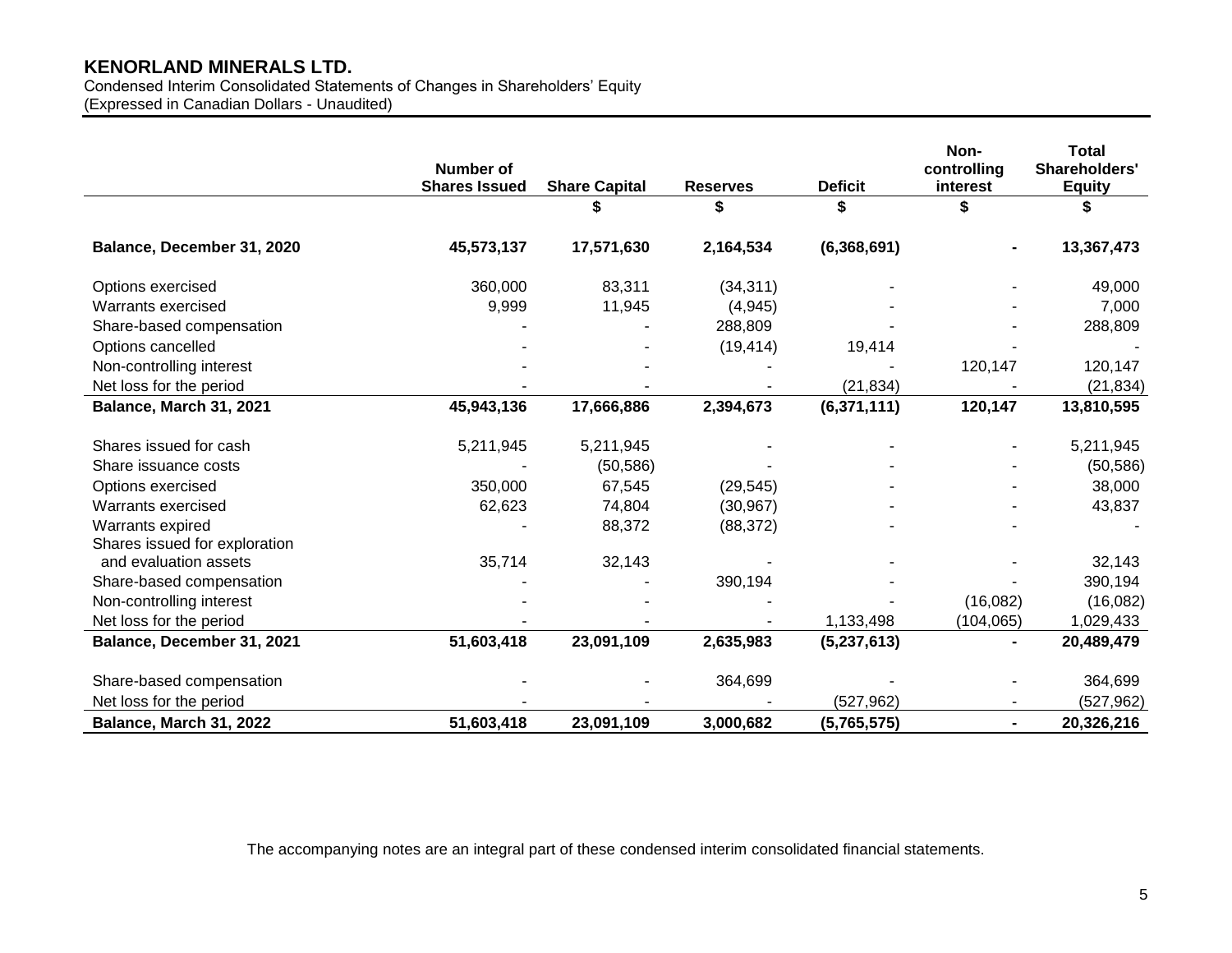#### Condensed Interim Consolidated Statements of Cash Flows (Expressed in Canadian Dollars - Unaudited)

|                                                         | For the three months ended<br>March 31, |             |
|---------------------------------------------------------|-----------------------------------------|-------------|
|                                                         | 2022                                    | 2021        |
|                                                         | \$                                      | \$          |
| Cash flows used in operating activities                 |                                         |             |
| Loss for the period                                     | (527, 962)                              | (21, 834)   |
| Adjustments for items not affecting cash:               |                                         |             |
| Depreciation                                            | 8,154                                   | 8,336       |
| Loss on consolidation                                   |                                         | 12,196      |
| Net change in fair value of investments                 | (28, 021)                               | (581, 164)  |
| Gain on sale of equity investments                      |                                         | (78, 277)   |
| Gain on sale of mineral claims                          | (100,000)                               | (100,000)   |
| Share-based compensation                                | 422,856                                 | 320,652     |
| Interest on lease liabilities                           | 176                                     | 677         |
| Equity loss in associated companies                     | 42,796                                  |             |
| Change in non-cash working capital items                |                                         |             |
| <b>Receivables</b>                                      | (470, 924)                              | (165, 401)  |
| Prepaid expenses                                        | (42, 630)                               | (329, 519)  |
| Accounts payable and accrued liabilities                | 47,512                                  | (1,792,351) |
|                                                         | (648, 043)                              | (2,726,685) |
|                                                         |                                         |             |
| Cash flows used in investing activities                 |                                         |             |
| Exploration and evaluation assets expenditures          | (3,798,218)                             | (1,756,768) |
| Advances received for exploration and evaluation assets |                                         |             |
| expenditures                                            | 2,700,847                               | 3,015,000   |
| Purchase of equipment                                   | (12, 928)                               |             |
| Cash acquired on consolidation of investment            |                                         | 287,951     |
| Investments in equity instruments                       |                                         | (220,000)   |
| Proceeds from sales of equity instruments               |                                         | 390,277     |
|                                                         | (1, 110, 299)                           | 1,716,460   |
|                                                         |                                         |             |
| Cash flows provided by financing activities             |                                         |             |
| Options exercised                                       |                                         | 49,000      |
| Warrants exercised                                      |                                         | 7,000       |
| Repayment of lease liabilities                          | (7,618)                                 | (7,616)     |
| Government loan payable                                 |                                         | 20,000      |
|                                                         | (7,618)                                 | 68,384      |
|                                                         |                                         |             |
| Change in cash                                          | (1,765,960)                             | (941, 841)  |
| Cash, beginning of the period                           | 9,418,796                               | 12,544,941  |
| Cash, end of the period                                 | 7,652,836                               | 11,603,100  |
|                                                         |                                         |             |
| <b>Non-cash transactions</b>                            |                                         |             |
| Exploration and evaluation asset in accounts payable    | 2,116,895                               | 1,048,973   |
| Options exercised                                       |                                         | 34,311      |
| Warrants exercised                                      |                                         | 4,945       |

The accompanying notes are an integral part of these condensed interim consolidated financial statements.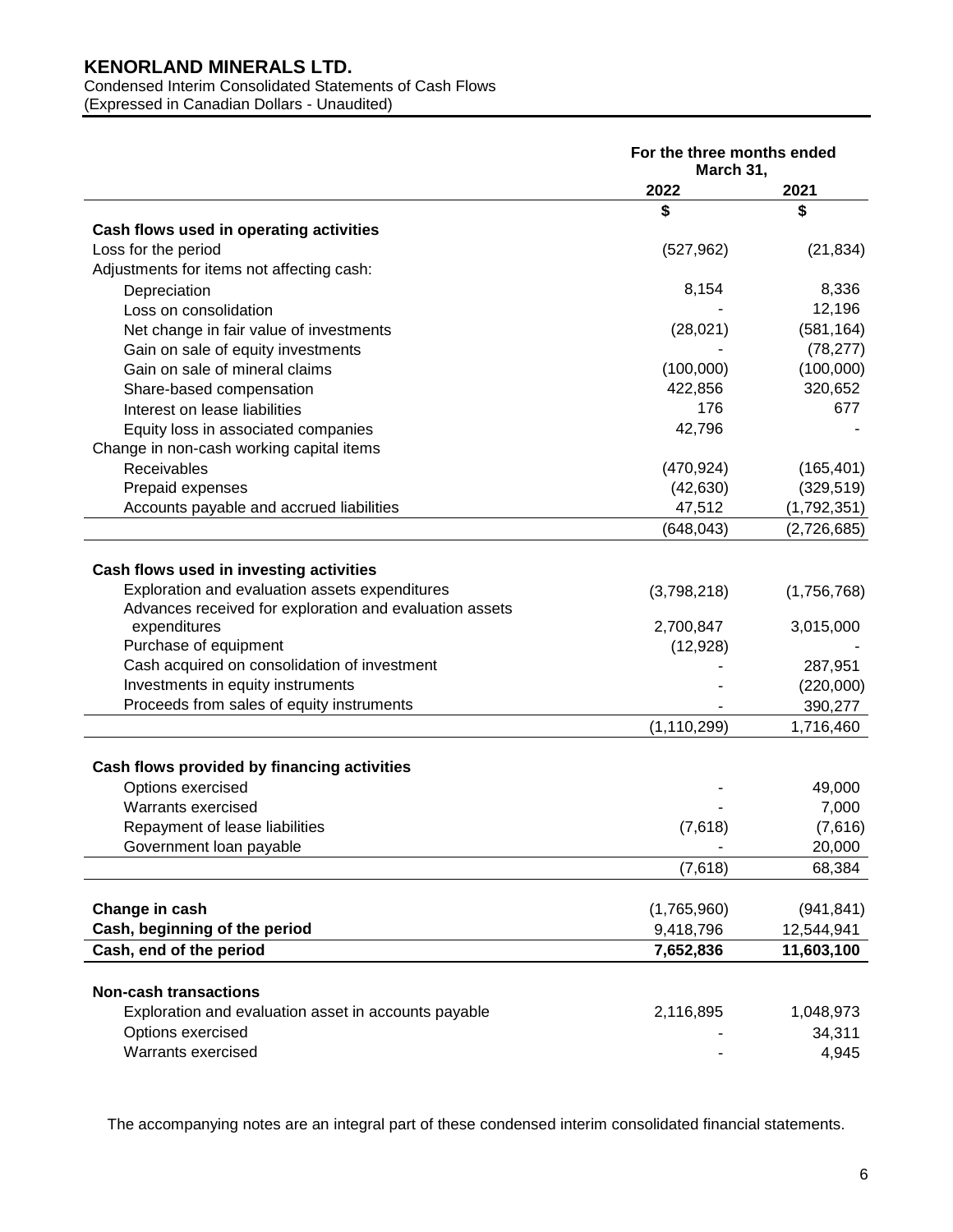# **1. NATURE AND CONTINUANCE OF OPERATIONS**

Kenorland Minerals Ltd. (the "Company" or "Kenorland") was incorporated on May 29, 2018 under the Business Corporations Act of British Columbia. Its principal business activity is the acquisition and exploration of mineral properties. The Company is listed for trading on the TSX Venture Exchange ("TSX-V"), Frankfurt Stock Exchange, and OTCQX under the symbol "KLD.V", "3WQ0", and "NWRCF", respectively.

The head office of the Company is located at 310 – 119 West Pender Street, Vancouver B.C., V6B 1S5 and the registered and records office of the Company is located at 2080 – 777 Hornby Street, Vancouver B.C., V6Z 1S4.

The Company's exploration and evaluation assets are at the exploration stage and are without a known body of commercial ore. The business of exploring for minerals involves a high degree of risk. Few properties that are explored are ultimately developed into producing mines. Major expenditures may be required to establish ore reserves, to develop metallurgical processes, to acquire construction and operating permits and to construct mining and processing facilities. The amounts shown as exploration and evaluation assets costs represent acquisition, holding and deferred exploration costs and do not necessarily represent present or future recoverable values. The recoverability of the amounts shown for exploration and evaluation assets costs is dependent upon the Company obtaining the necessary financing to complete the exploration and development of the properties, the discovery of economically recoverable reserves and future profitable operations.

These condensed interim consolidated financial statements have been prepared on the assumption that the Company will continue as a going concern, meaning it will continue in operation for the foreseeable future and will be able to realize assets and discharge liabilities in the ordinary course of operations. Different bases of measurement may be appropriate if the Company is not expected to continue operations for the foreseeable future. As at March 31, 2022, the Company had not advanced its properties to commercial production and is not able to finance day to day activities through operations. The Company's continuation as a going concern is dependent upon the successful results from its exploration activities and raise equity capital or borrowings sufficient to meet current and future obligations. These condensed interim consolidated financial statements do not include any adjustments relating to the recoverability and classification of recorded asset amounts and classification of liabilities that might be necessary should the Company be unable to continue in existence. Management estimates its current working capital will be sufficient to fund its current level of activities for the next twelve months.

# **2. SIGNIFICANT ACCOUNTING POLICIES**

The following is a summary of significant accounting policies used in the preparation of these condensed interim consolidated financial statements.

### **Statement of compliance**

These condensed interim consolidated financial statements, including comparatives, have been prepared in accordance with International Financial Reporting Standards ("IFRS") and International Accounting Standards ("IAS") 34 "Interim Financial Reporting" as issued by the International Accounting Standards Board ("IASB").

This condensed interim financial report does not include all of the information required of a full annual financial report and is intended to provide users with an update in relation to events and transactions that are significant to an understanding of the changes in financial position and performance of the Company since the end of the last annual reporting period. It is therefore recommended that this financial report be read in conjunction with the annual audited financial statements of the Company for the year ended December 31, 2021 and 2020.

These condensed interim consolidated financial statements of the Company were approved and authorized for issue by the Board of Directors on May 30, 2022.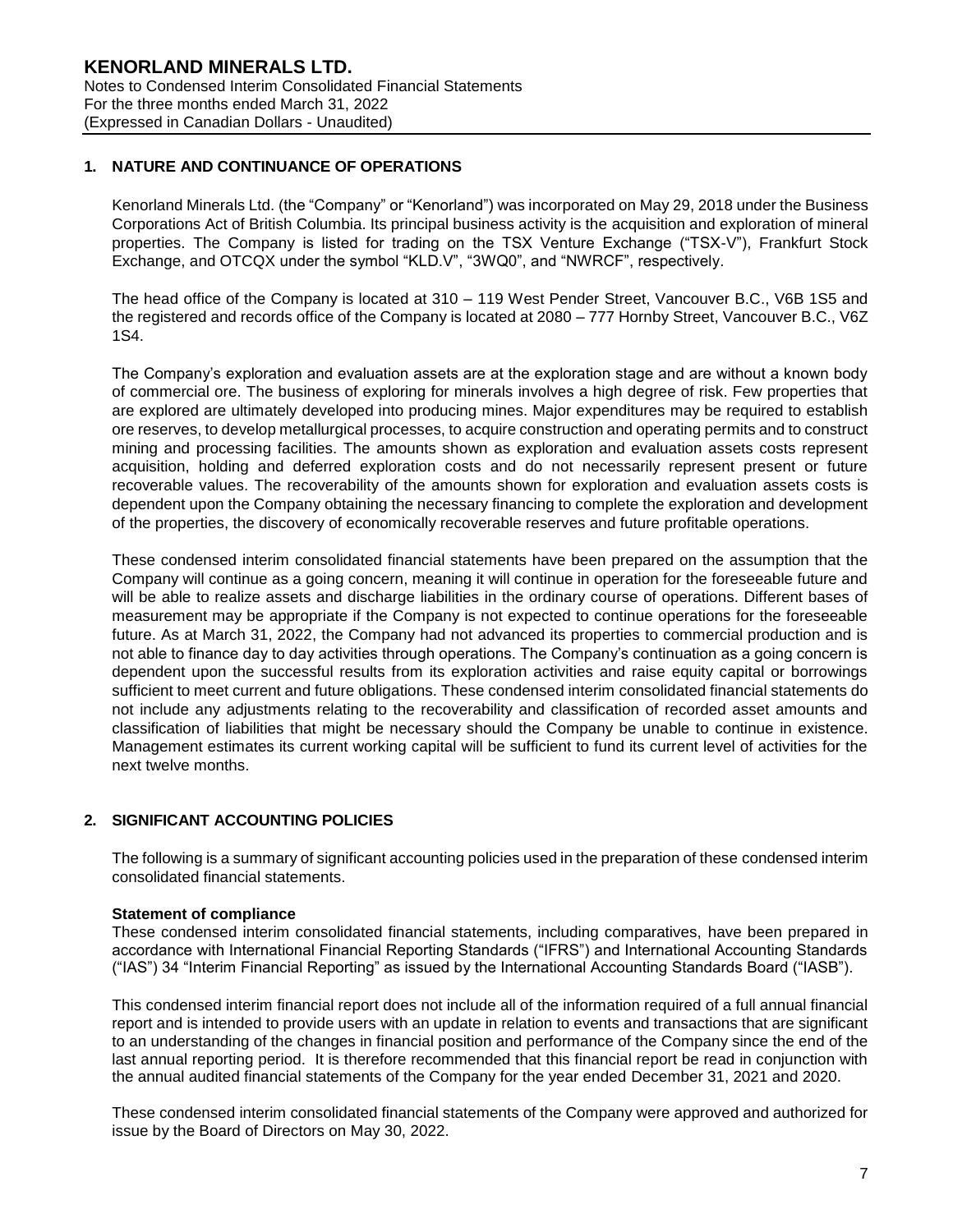# **2. SIGNIFICANT ACCOUNTING POLICIES**

### **Basis of presentation**

These condensed interim consolidated financial statements of the Company have been prepared on an accrual basis and are based on historical costs, modified where applicable. The condensed interim consolidated financial statements are presented in Canadian dollars unless otherwise noted.

### **Basis of consolidation**

The condensed interim consolidated financial statements include the financial statements of the Company and the following subsidiaries:

|                                       |                     | <b>Percentage owned</b> |                      |  |
|---------------------------------------|---------------------|-------------------------|----------------------|--|
| <b>Name</b>                           | <b>Jurisdiction</b> | March 31,<br>2022       | December 31,<br>2021 |  |
| 1223437 B.C. Ltd.                     | Canada              | 100%                    | 100%                 |  |
| Northway Resources Alaska Corporation | USA                 | 100%                    | 100%                 |  |
| Kenorland Minerals North America Ltd. | Canada              | 100%                    | 100%                 |  |
| 1118892 B.C. Ltd. ("1118892")         | Canada              | 100%                    | 100%                 |  |
| Kenorland Minerals USA Inc. ("KUSA")  | USA                 | 100%                    | 100%                 |  |

All intercompany accounts and transactions between the Company and its subsidiaries have been eliminated upon consolidation.

### **Use of estimates**

The preparation of financial statements in conformity with IFRS requires management to make certain estimates, judgments and assumptions that affect the reported amounts of assets and liabilities at the date of the financial statements and the reported revenues and expenses during the period.

Although management uses historical experience and its best knowledge of the amount, events or actions to form the basis for judgments and estimates, actual results may differ from these estimates.

The most significant accounts that require estimates and judgements as the basis for determining the stated amounts include the recoverability of exploration and evaluation assets, determination of functional currency, level of control or influence over companies, valuation of share-based compensation and recognition of deferred tax amounts.

Critical judgments exercised in applying accounting policies that have the most significant effect on the amounts recognized in the consolidated financial statements are as follows:

#### Economic recoverability and probability of future economic benefits of exploration and evaluation assets

Management has determined that exploration, evaluation, and related costs incurred which were capitalized may have future economic benefits and may be economically recoverable. Management uses several criteria in its assessments of economic recoverability and probability of future economic benefits including, geologic and other technical information, a history of conversion of mineral deposits with similar characteristics to its own properties to proven and probable mineral reserves, the quality and capacity of existing infrastructure facilities, evaluation of permitting and environmental issues and local support for the project.

### Determination of functional currency

The Company determines the functional currency through an analysis of several indicators such as expenses and cash flow, financing activities, retention of operating cash flows, and frequency of transactions within the reporting entity.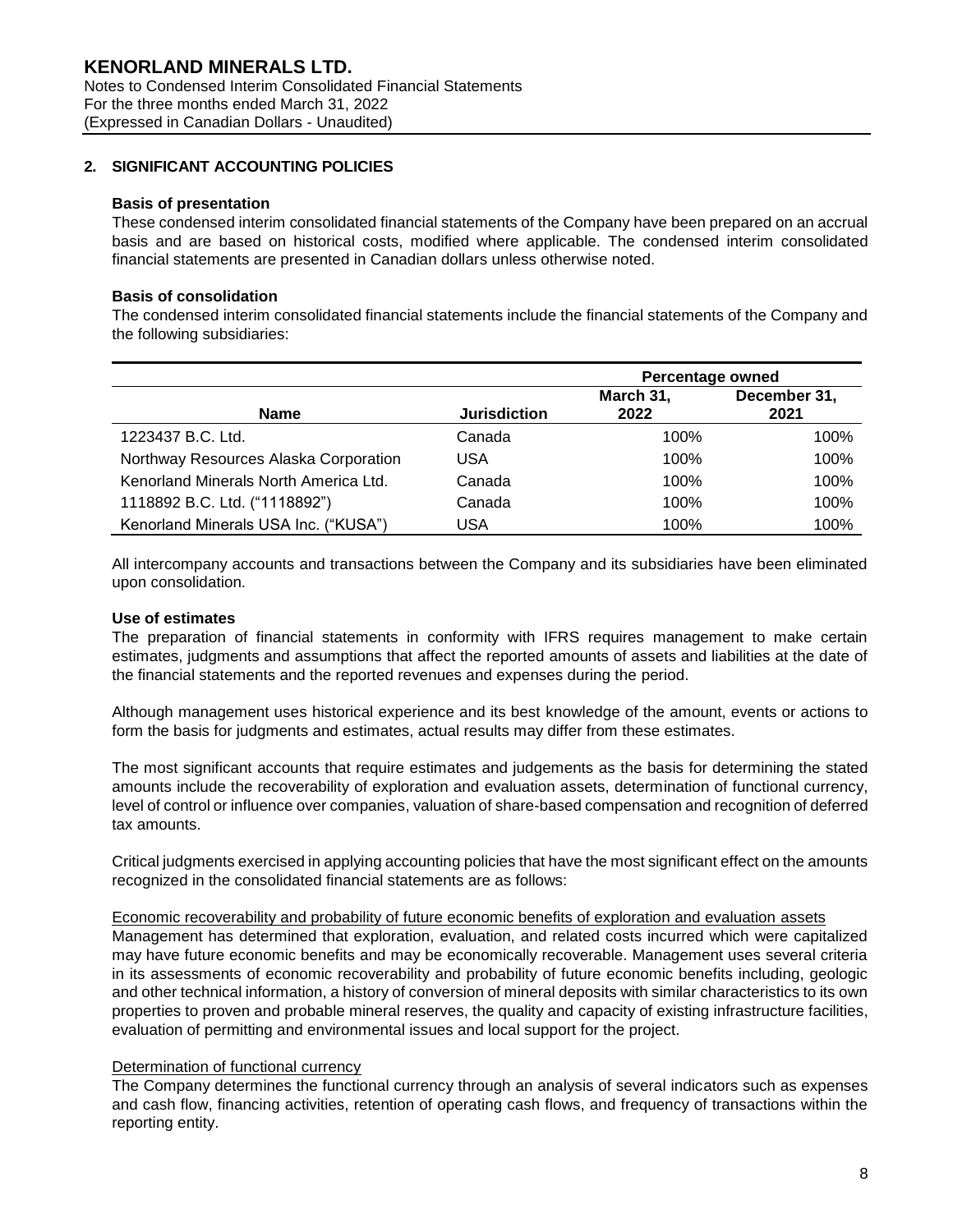# **2. SIGNIFICANT ACCOUNTING POLICIES (continued)**

### **Use of estimates (continued)**

### Level of control or influence over companies

The accounting for investments in other companies can vary depending on the degree of control and influence over those other companies. Management is required to assess at each reporting date the Company's control and influence over these other companies. Management has used its judgment to determine which companies are controlled and require consolidation and those which are significantly influenced and require equity accounting.

Until September 8, 2021, the Company consolidated its investment in Koulou Gold as Kenorland had control over the key operating activities of Koulou Gold. Effective September 9, 2021, Kenorland accounted for its investment in Koulou Gold as an investment in associate as it retained significant influence over the operations of Koulou Gold.

### Going concern of operations

The consolidated financial statements have been prepared on a going concern basis, which assumes that the Company will be able to realize its assets and discharge its liabilities in the normal course of business for the foreseeable future. The assessment of the Company's ability to source future operations and continue as a going concern involves judgement. Estimates and assumptions are continually evaluated and are based on historical experience and other factors, including expectations of future events that are believed to be reasonable under the circumstances. If the going concern assumption is not appropriate for the consolidated financial statements, then adjustments would be necessary in the carrying value of assets and liabilities, the reported revenue and expenses and the statements of financial position classifications used (Note 1).

#### Uncertainty of COVID-19 pandemic

In March 2020 the World Health Organization declared coronavirus COVID-19 a global pandemic. This contagious disease outbreak, which has continued to spread, has adversely affected workforces, customers, economies, and financial markets globally, leading to an economic downturn. It has also disrupted the normal operations of many businesses, including the Company's. This outbreak could decrease spending, adversely affect and harm the Company's business and results of operations. It is not possible for us to predict the duration or magnitude of the adverse results of the outbreak and its effects on the Company's business or results of operations at this time.

Information about assumptions and estimation uncertainties that have a significant risk of resulting in material adjustments are as follows:

### Valuation of share-based compensation

The Company uses the Black-Scholes option pricing model for valuation of share-based compensation. Option pricing models require the input of subjective assumptions including expected price volatility, risk-free interest rate, and forfeiture rate. Changes in the input assumptions can materially affect the fair value estimate and the Company's earnings and equity reserves.

#### Income taxes

In assessing the probability of realizing income tax assets, management makes estimates related to expectation of future taxable income, applicable tax opportunities, expected timing of reversals of existing temporary differences and the likelihood that tax positions taken will be sustained upon examination by applicable tax authorities. In making its assessments, management gives additional weight to positive and negative evidence that can be objectively verified.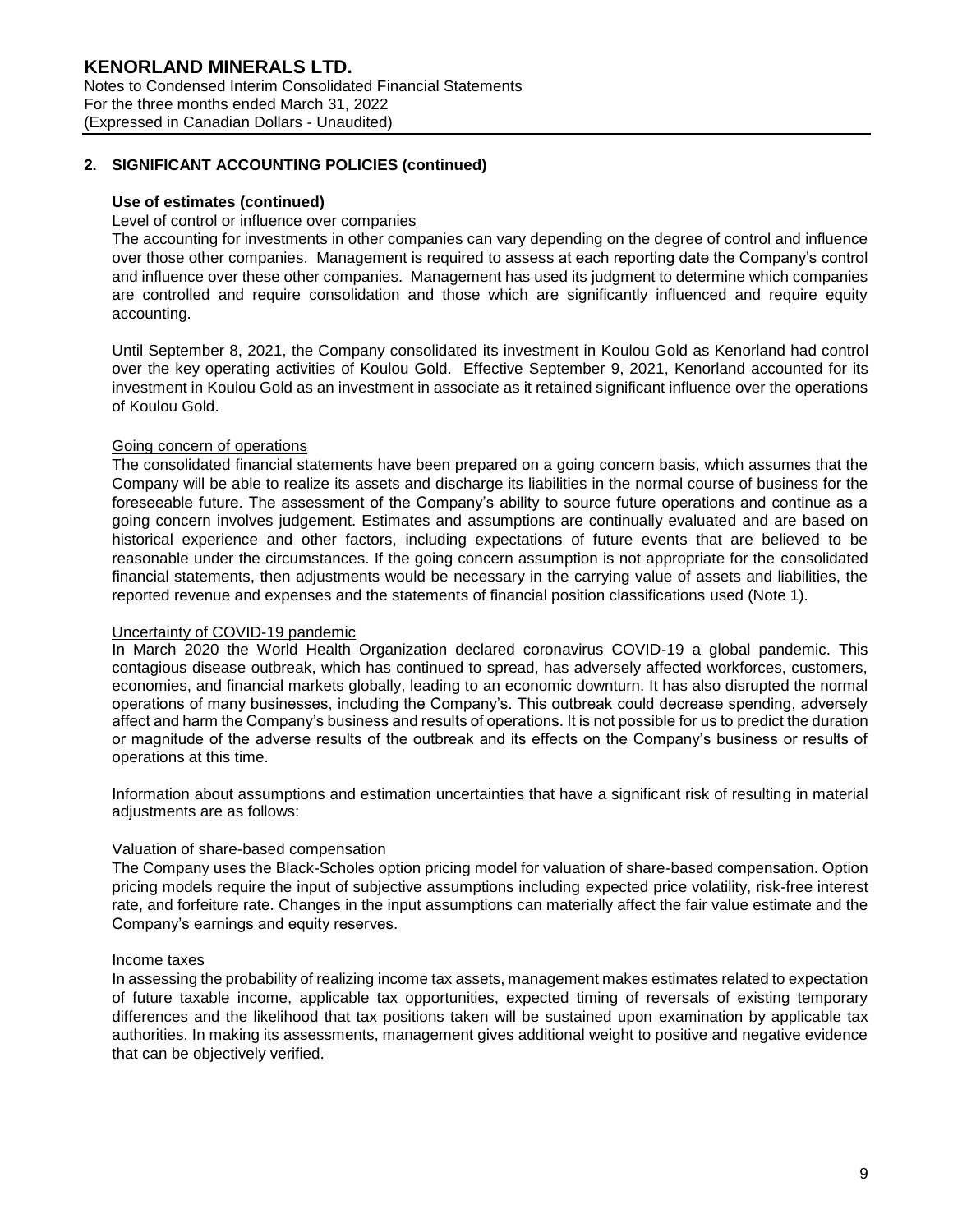# **2. SIGNIFICANT ACCOUNTING POLICIES (continued)**

### **Foreign currency translation**

The functional currency of an entity is the currency of the primary economic environment in which the entity operates. The functional currency of the Company and its subsidiaries is the Canadian dollar. The functional currency determinations were conducted through an analysis of the consideration factors identified in IAS 21, *The Effects of Changes in Foreign Exchange Rates*.

Transactions in currencies other than Canadian dollars are recorded at exchange rates prevailing on the dates of the transactions. At the end of each reporting period, monetary assets and liabilities denominated in foreign currencies are translated at the period end exchange rate while non-monetary assets and liabilities are translated at historical rates. Revenues and expenses are translated at the exchange rates approximating those in effect on the date of the transactions. Exchange gains and losses arising on translation are included in profit or loss.

### **Standards issued or amended but not yet effective**

Accounting standards or amendments to existing accounting standards that have been issued but have future effective dates are either not applicable or are not expected to have a significant impact on the Company's condensed interim consolidated financial statements.

# **3. RECEIVABLES**

|                      | March 31,<br>2022 | December 31,<br>2021 |
|----------------------|-------------------|----------------------|
|                      |                   |                      |
| Accounts receivable  | 62.131            | 168,118              |
| Accrued receivable   | 207,785           | 207,785              |
| Sales tax receivable | 2,099,071         | 1,522,160            |
|                      | 2,368,987         | 1,898,063            |

### **4. INVESTMENTS**

### **Kingfisher Metals Corp.**

In April 2020, the Company acquired 500,000 shares of Kingfisher Metals Corp. ("Kingfisher") at a value of \$0.10 per share in exchange for certain mineral claims owned by the Company that were previously expensed. The Company recognized a gain of \$50,000 on this transaction.

In June 2020, the Company acquired 1,000,000 shares of Kingfisher at a value of \$0.10 per share in exchange for certain mineral claims owned by the Company. The Company will receive additional shares with a value of \$100,000 upon the date of the first anniversary date Kingfisher commences trading on the TSX-V. In March 2022, the Company received 500,000 shares of Kingfisher with a value of \$100,000.

During the year ended December 31, 2021, the Company sold 1,300,000 Kingfisher shares for total proceeds of \$573,529 and recorded a realized gain on sale of equity investments of \$443,529. In addition, the Company recorded a net increase in fair value of investments of \$40,000. During the three months ended March 31, 2022, the Company recorded a net decrease in fair value of investments of \$6,000 (March 31, 2021 - net increase of \$552,000). As at March 31, 2022, the fair market value of the 700,000 shares was \$154,000 (December 31, 2021 - 200,000 shares at \$60,000).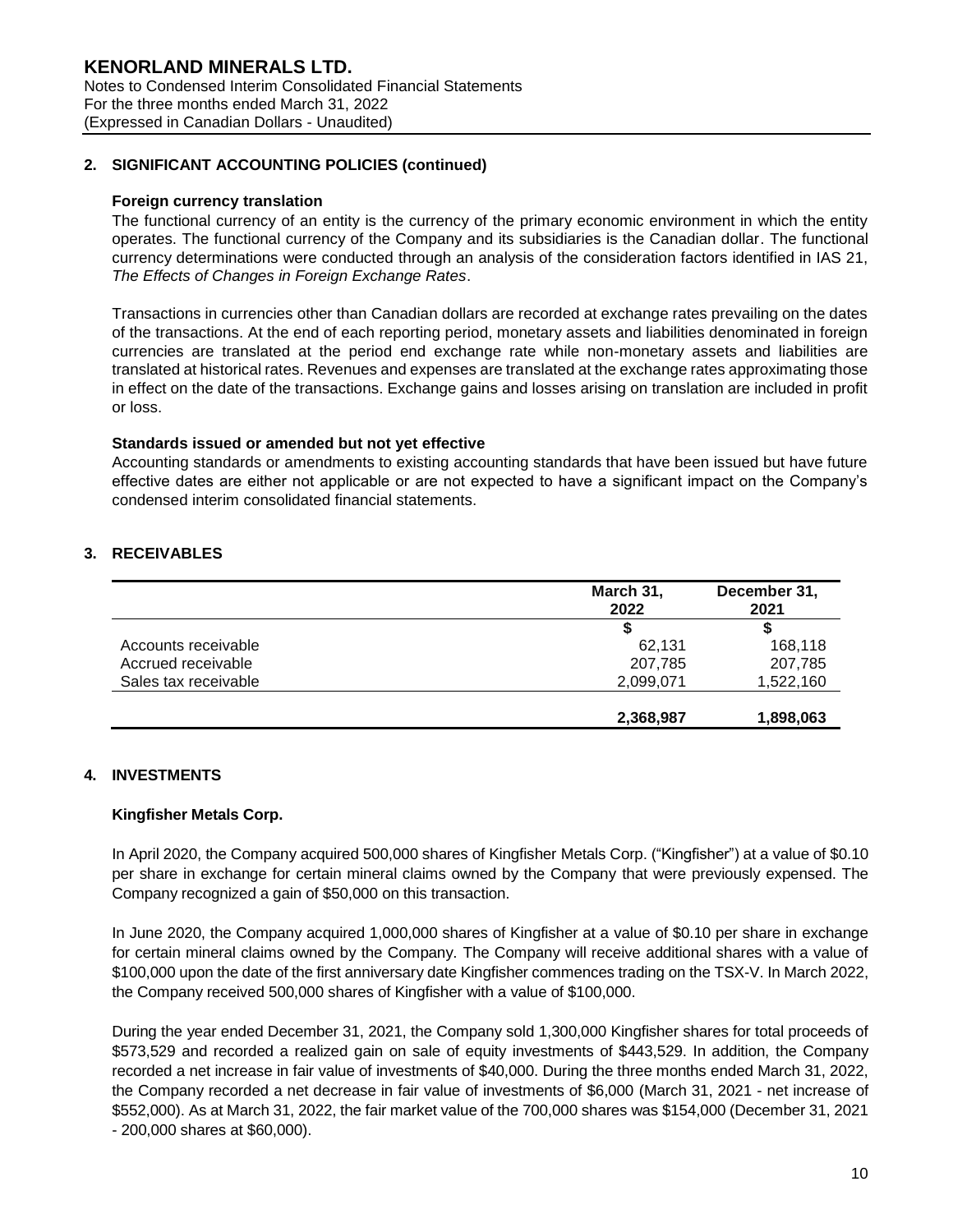# **4. INVESTMENTS (continued)**

### **Troilus Gold Corp.**

In June 2020, the Company acquired 1,200,000 units of Urbangold Minerals Inc. ("Urbangold") at a price of \$0.125 per share for a total price of \$150,000. Each unit consisted of one share and one warrant with each warrant exercisable into one common share at an exercise price of \$0.20 per share for three years.

The warrants were valued using the Black-Scholes option pricing model, with the following weighted average assumptions:

|                         | For the three months ended March 31, |           |
|-------------------------|--------------------------------------|-----------|
|                         | 2022                                 | 2021      |
| Risk-free interest rate | 1.96%                                | 0.22%     |
| Dividend yield          | Nil                                  | Nil       |
| <b>Expected life</b>    | 1.2 years                            | 2.2 years |
| Volatilitv              | 50%                                  | 123%      |

In May 2021, Urbangold was acquired by Troilus Gold Corp. ("Troilus") and as a result, the Company received 360,480 Troilus warrants in exchange for 1,200,000 Urbangold warrants. During the year ended December 31, 2021, the Company sold 1,200,000 Urbangold shares for total proceeds of \$255,588 and recorded a realized loss on sale of equity investments of \$26,412. In addition, the Company recorded a net decrease in fair value of investments of \$118,758.

During the three months ended March 31, 2022, the Company recorded a net increase in fair value of investments of \$34,021 (March 31, 2021 - net increase of \$29,164). As at March 31, 2022, the fair market value of the warrants was \$114,580 (December 31, 2021 - \$80,559).

### **Superior Nickel Inc.**

In June 2021, the Company acquired 2,665,000 shares of Superior Nickel Inc. ("Superior") at a value of \$0.10 per share in exchange for certain mineral claims owned by the Company that were previously written-off. As a result, the Company recognized a gain on sale of mineral claims of \$266,500. Superior also granted a 2% net smelter return royalty on these mineral claims. As at March 31, 2022, the shares were valued at \$266,500 (December 31, 2021 - \$266,500).

# **J2 Metals Inc.**

In August 2021, the Company closed the definitive purchase and sale agreement with J2 Metals Inc. (formerly 1247667 BC Ltd.) ("J2 Metals") and transferred the shares in its wholly owned subsidiary 1223615 B.C. Ltd., which indirectly owns a 100% interest in the Napoleon Project to J2 Metals. In exchange, the Company received 8,107,480 shares of J2 Metals with a fair value of \$810,748. As at March 31, 2022, the shares were valued at \$810,748 (December 31, 2021 - \$810,748).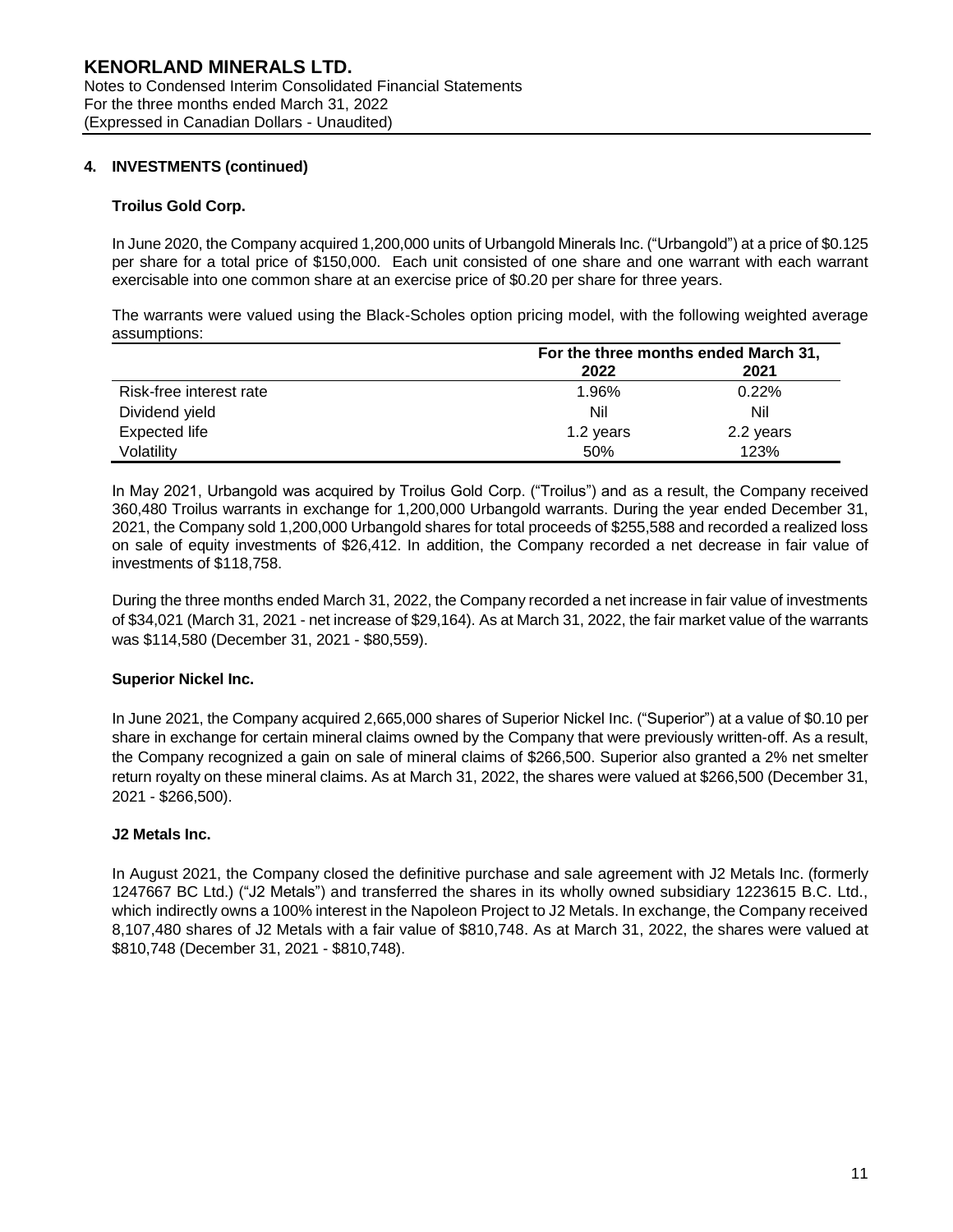# **5. INVESTMENT IN ASSOCIATES**

A reconciliation of the Company's investments in associates is as follows:

|                                 | <b>Prospector</b> | Koulou     | Total      |
|---------------------------------|-------------------|------------|------------|
|                                 | \$                | \$         |            |
| Balance as at December 31, 2020 |                   | ٠          |            |
| Initial investment              | 45.000            | 900,000    | 945,000    |
| Dilution gain (loss)            | 782,997           | (356, 899) | 426,098    |
| Equity loss                     | (33,098)          | (120, 843) | (153, 941) |
| Balance as at December 31, 2021 | 794,899           | 422,258    | 1,217,157  |
| Equity loss                     | (11, 171)         | (31, 625)  | (42, 796)  |
| Balance as at March 31, 2022    | 783,728           | 390,633    | 1,174,361  |

# **Prospector Royalty Corp.**

In January 2021, the Company acquired a 45% interest in Prospector Royalty Corp. ("Prospector") by paying \$45,000. In August 2021, Gold Royalty Corp. subscribed for 12.5% of Prospector for \$2,000,000. As a result, the Company's ownership was diluted to 39.38% and recorded a dilution gain of \$782,997 representing the increase of net assets in Prospector.

Prospector's financial information as at March 31, 2022 and loss and comprehensive loss for the period from January 1, 2022 to March 31, 2022 are as follows:

| Cash                                       | 1,853,291 |
|--------------------------------------------|-----------|
| Other current assets                       | 6,096     |
| Non-current assets                         | 182,000   |
| Total assets                               | 2,041,387 |
| <b>Current liabilities</b>                 | (50,967)  |
| Net assets                                 | 1,990,420 |
|                                            |           |
| Loss and comprehensive loss for the period | (28, 370) |
| Company's share of loss during the period  | (11, 171) |

### **Koulou Gold Corp.**

In March 2021, the Company acquired 1,000,000 shares of Koulou Gold from two arm's length third parties for \$30,000 and subscribed for 3,000,000 shares at a price of \$0.05 per share for a total price of \$150,000. In April 2021, the Company entered into a share purchase agreement whereby Koulou Gold acquired a 100% interest in 1255141 B.C. Ltd. As consideration, the Company received 5,000,000 shares of Koulou Gold for its 50% ownership in 1255141 B.C. Ltd. The Company's interest in Koulou Gold decreased from 58% to 53% and the Company maintained control over the key operating activities of Koulou Gold. As a result of the sale of 1255141 B.C. Ltd., the Company recorded loss on consolidation of \$26,326.

In September 2021, Koulou Gold issued additional shares through a private placement that diluted the Company's ownership of Koulou Gold from 53% to 20%, which led to a loss of control and deconsolidation of Koulou Gold from the Company's financial statements. As a result of the deconsolidation, the Company recognized a gain on deconsolidation of \$865,424. The Company retained significant influence over Koulou Gold, resulting in Koulou Gold being recorded on the Company's consolidated financial statements as an investment in associate.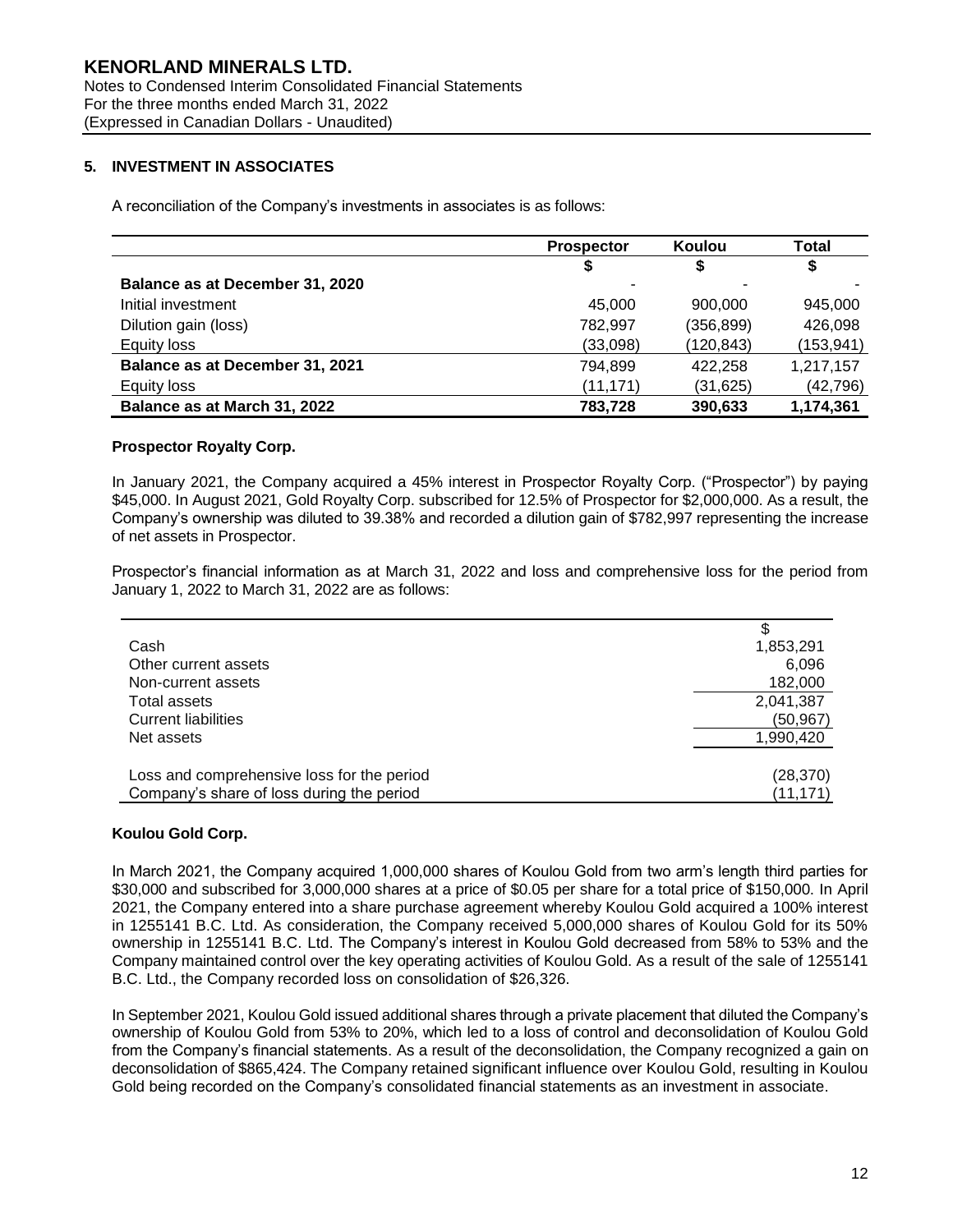# **5. INVESTMENT IN ASSOCIATES (continued)**

Koulou's financial information as at March 31, 2022 and loss and comprehensive loss for the period from January 1, 2022 to March 31, 2022 are as follows:

| Cash                                       | 1,579,978  |
|--------------------------------------------|------------|
| Other current assets                       | 15,311     |
| Non-current assets                         | 419,268    |
| Total assets                               | 2,014,557  |
| <b>Current liabilities</b>                 | (25, 551)  |
| Net assets                                 | 1,989,006  |
|                                            |            |
| Loss and comprehensive loss for the period | (157, 316) |
| Company's share of loss during the period  | (31, 626)  |

The reconciliation for the investment in Koulou Gold is as follows:

|                                                                           | Amount    |
|---------------------------------------------------------------------------|-----------|
| Share price of Koulou Gold as at September 9, 2021                        | O 10      |
| Number of Koulou Gold shares owned by the Company as at September 9, 2021 | 9,000,000 |
| Initial recognition of the investment in associate on September 9, 2021   | 900,000   |

|                                                                         |   | <b>Amount</b> |
|-------------------------------------------------------------------------|---|---------------|
| Initial investment                                                      | S | 180,000       |
| Loss on consolidation (change in ownership interest 58% to 53%)         |   | (26, 326)     |
| Subtotal                                                                |   | 153.674       |
| Share of comprehensive loss during the consolidated period              |   | (119,098)     |
| Investment balance immediately prior to deconsolidation                 |   | 34,576        |
| Initial recognition of the investment in associate on September 9, 2021 |   | 900,000       |
| Gain on deconsolidation                                                 |   | 865,424       |

The Company's total change in ownership interests of Koulou during the year ended December 31, 2021 resulted in a gain on deconsolidation of \$839,098 recognized on the statement of income (loss) and comprehensive income (loss).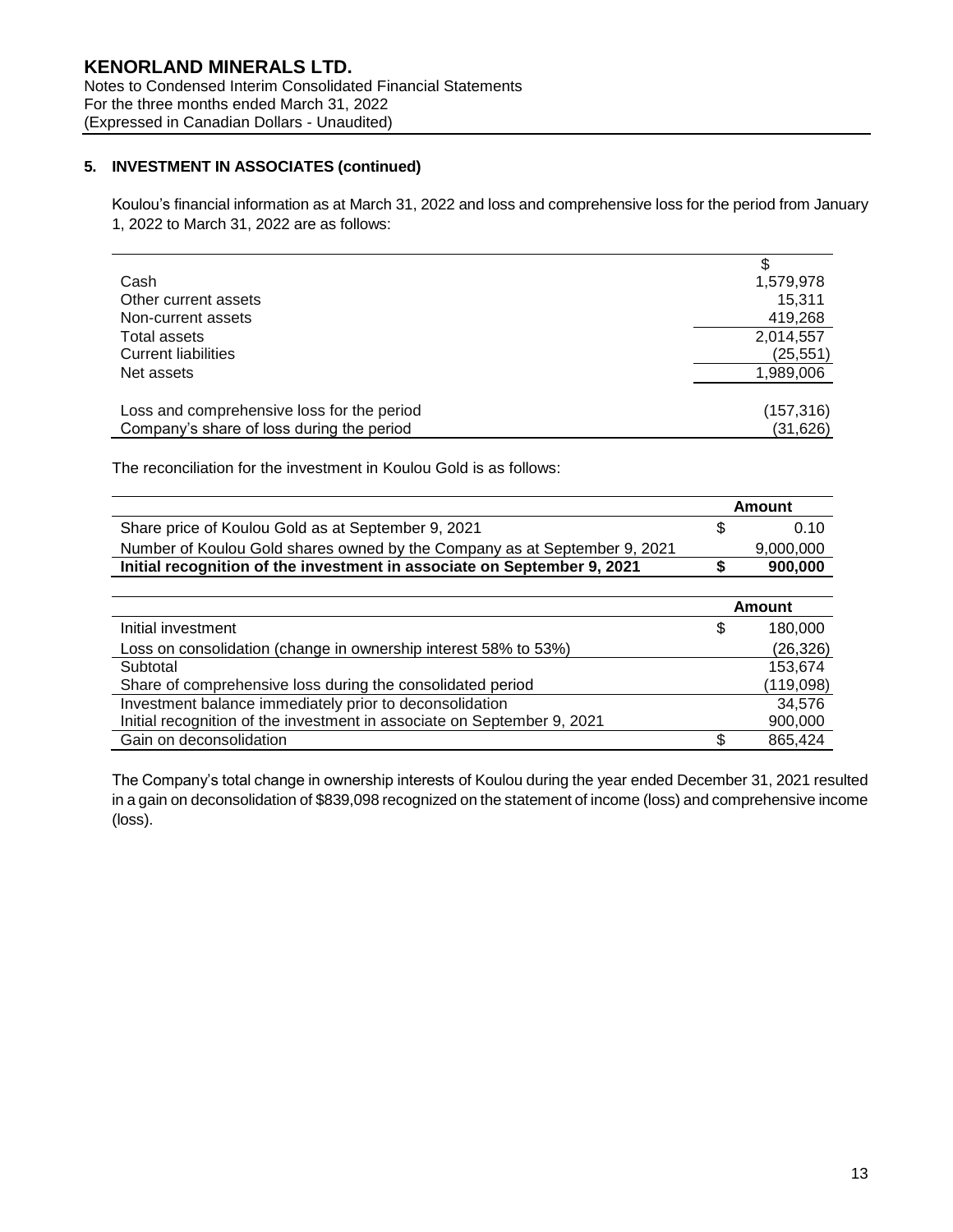Notes to Condensed Interim Consolidated Financial Statements For the three months ended March 31, 2022 (Expressed in Canadian Dollars - Unaudited)

# **6. EXPLORATION AND EVALUATION ASSETS**

The Company's costs and expenditures for the years related to exploration and evaluation of mineral properties are as follows:

|                                                   | Chicobi     | <b>Frotet</b> | Lac<br>Fagnant | Chebistuan | O'Sullivan | <b>Miniac</b> | <b>Hunter</b> | <b>Talbot</b><br>Lake | <b>Rupert</b> |
|---------------------------------------------------|-------------|---------------|----------------|------------|------------|---------------|---------------|-----------------------|---------------|
|                                                   | \$          | \$            | \$             | \$         | \$         | \$            | \$            | \$                    | \$            |
| Balance as at December 31, 2020                   | 82,106      | 182,904       | 17,967         | 300,538    | 352,034    | 9,250         | 54,103        | 1,850                 |               |
| Acquisition costs                                 | $\sim$      | 150,000       |                |            |            |               |               |                       |               |
| <b>Exploration expenditures:</b>                  |             |               |                |            |            |               |               |                       |               |
| Assays                                            | 112,926     | 716,704       |                | 58,706     | 7.719      |               | 7,437         |                       | 295,877       |
| Camp and heavy equipment                          | 78,155      | 1,020,796     |                | 38,644     | 10,200     |               | 5,704         |                       | 54,998        |
| Consulting and personnel                          | 309,587     | 3,608,868     | 110            | 267,713    | 26,748     | 4,309         | 30,836        |                       | 369,325       |
| Drilling                                          | 225,975     | 3,751,862     |                | 1,000      |            |               | 28,865        |                       |               |
| Fuel                                              |             | 260,830       |                | 1,123      |            |               |               |                       |               |
| Geophysics                                        | 221,672     | 451,930       | 1,560          | 104,365    |            |               | 208,150       | 7,500                 | 99,535        |
| Helicopter and fixed wing<br>Site development and |             | 28,987        |                | 55,913     |            |               |               |                       | 120,461       |
| reclamation                                       | 10,192      | 19,982        |                | 1,200      |            |               | 1,000         |                       |               |
| Staking and claim maintenance                     | 48,094      | 6,136         | 2,193          | 5,301      | 160        | 2,933         | 560           | 19,196                | 208,631       |
| Supplies and fuel                                 | 6,355       | 293,407       |                | 7,554      | 122        | 514           |               |                       | 42,285        |
| Travel and accommodations                         | 3,882       | 82,647        |                |            |            |               |               |                       |               |
|                                                   | 1,016,838   | 10,392,149    | 3,863          | 541,519    | 44,949     | 7,756         | 282,552       | 26,696                | 1,191,112     |
| Contribution received from optionees              | (1,016,837) | (2, 292, 216) |                | (587, 907) |            | (7, 756)      |               |                       | (997, 041)    |
| Contribution from joint venture partner           |             | (6,612,924)   |                |            |            |               |               |                       |               |
| Refundable mining tax credit                      |             |               |                | (39, 442)  | (115, 183) |               | (1, 175)      |                       |               |
| Consideration received                            |             |               |                |            |            | (181, 361)    |               |                       | (200,000)     |
| Elimination of subsidiary                         |             |               |                |            |            |               |               |                       |               |
| Gain on sale of mineral properties                |             |               |                |            |            | 172,111       |               |                       | 5,929         |
| Balance as at December 31, 2021                   | 82,107      | 1,669,913     | 21,830         | 214,708    | 281,800    | ۰.            | 335,480       | 28,546                |               |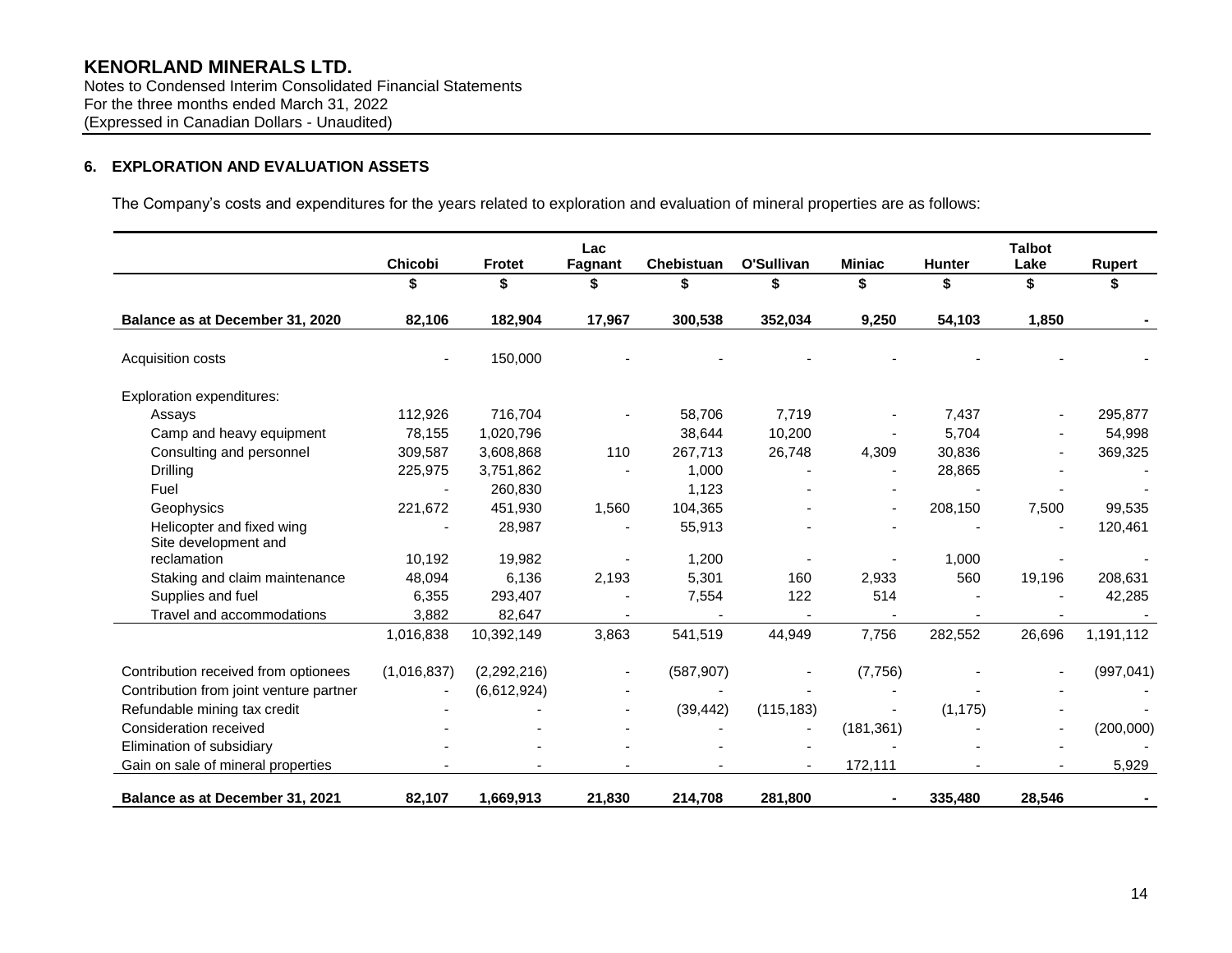Notes to Condensed Interim Consolidated Financial Statements For the three months ended March 31, 2022 (Expressed in Canadian Dollars - Unaudited)

# **6. EXPLORATION AND EVALUATION ASSETS (continued)**

|                                         | <b>Total</b> |             |                  |           |                 |                  | Sakassou.          |              |
|-----------------------------------------|--------------|-------------|------------------|-----------|-----------------|------------------|--------------------|--------------|
|                                         | South Uchi   | Canada      | <b>Tanacross</b> | Healy     | <b>Napoleon</b> | <b>Total USA</b> | <b>Ivory Coast</b> | <b>Total</b> |
|                                         |              |             | \$               | \$        | \$              | \$               |                    | \$           |
| Balance as at December 31, 2020         |              | 1,000,752   | 624,667          | 1,483,436 | 167,648         | 2,275,751        |                    | 3,276,503    |
| Acquisition costs                       | 57,143       | 207,143     |                  |           |                 |                  | 121,846            | 328,989      |
| Exploration expenditures:               |              |             |                  |           |                 |                  |                    |              |
| Assays                                  |              | 1,199,369   | 27,844           | 125,056   | 1,266           | 154,166          |                    | 1,353,535    |
| Camp and heavy equipment                |              | 1,208,497   | 103,151          | 509,803   |                 | 612,954          |                    | 1,821,451    |
| Consulting and personnel                | 14,726       | 4,632,222   | 199,516          | 678,345   |                 | 877,861          |                    | 5,510,083    |
| Drilling                                |              | 4,007,702   | 18,306           | 1,533,861 |                 | 1,552,167        |                    | 5,559,869    |
| Fuel                                    |              | 261,953     | 6,124            | 168,304   |                 | 174,428          |                    | 436,381      |
| Geophysics                              | 60,050       | 1,154,762   | 196,629          | 23,309    |                 | 219,938          |                    | 1,374,700    |
| Helicopter and fixed wing               |              | 205,361     | 60,827           | 1,119,936 |                 | 1,180,763        |                    | 1,386,124    |
| Site development and                    |              |             |                  |           |                 |                  |                    |              |
| reclamation                             |              | 32,374      | 1,144            | 1,362     |                 | 2,506            |                    | 34,880       |
| Staking and claim maintenance           | 161,600      | 454,804     | 294,564          | 133,152   |                 | 427,716          |                    | 882,520      |
| <b>Supplies</b>                         | 226          | 350,463     | 84,493           | 237,367   |                 | 321,860          |                    | 672,323      |
| Travel and accommodations               |              | 86,529      | 58,623           | 24,865    |                 | 83,488           |                    | 170,017      |
|                                         | 293,745      | 13,801,179  | 1,051,221        | 4,555,360 | 1,266           | 5,607,847        | 121,846            | 19,530,872   |
| Contribution received from optionees    |              | (4,901,757) |                  |           |                 |                  |                    | (4,901,757)  |
| Contribution from joint venture partner |              | (6,612,924) |                  |           |                 |                  |                    | (6,612,924)  |
| Refundable mining tax credit            |              | (155, 800)  |                  |           |                 |                  |                    | (155, 800)   |
| Consideration received                  | (50,000)     | (431, 361)  |                  |           | (810, 748)      | (810, 748)       |                    | (1,242,109)  |
| Elimination of subsidiary               |              |             |                  |           |                 |                  | (121, 846)         | (121, 846)   |
| Gain on sale of mineral properties      |              | 178,040     |                  |           | 641,834         | 641,834          |                    | 819,874      |
| Balance as at December 31, 2021         | 243,745      | 2,878,129   | 1,675,888        | 6,038,796 | $\blacksquare$  | 7,714,684        | $\blacksquare$     | 10,592,813   |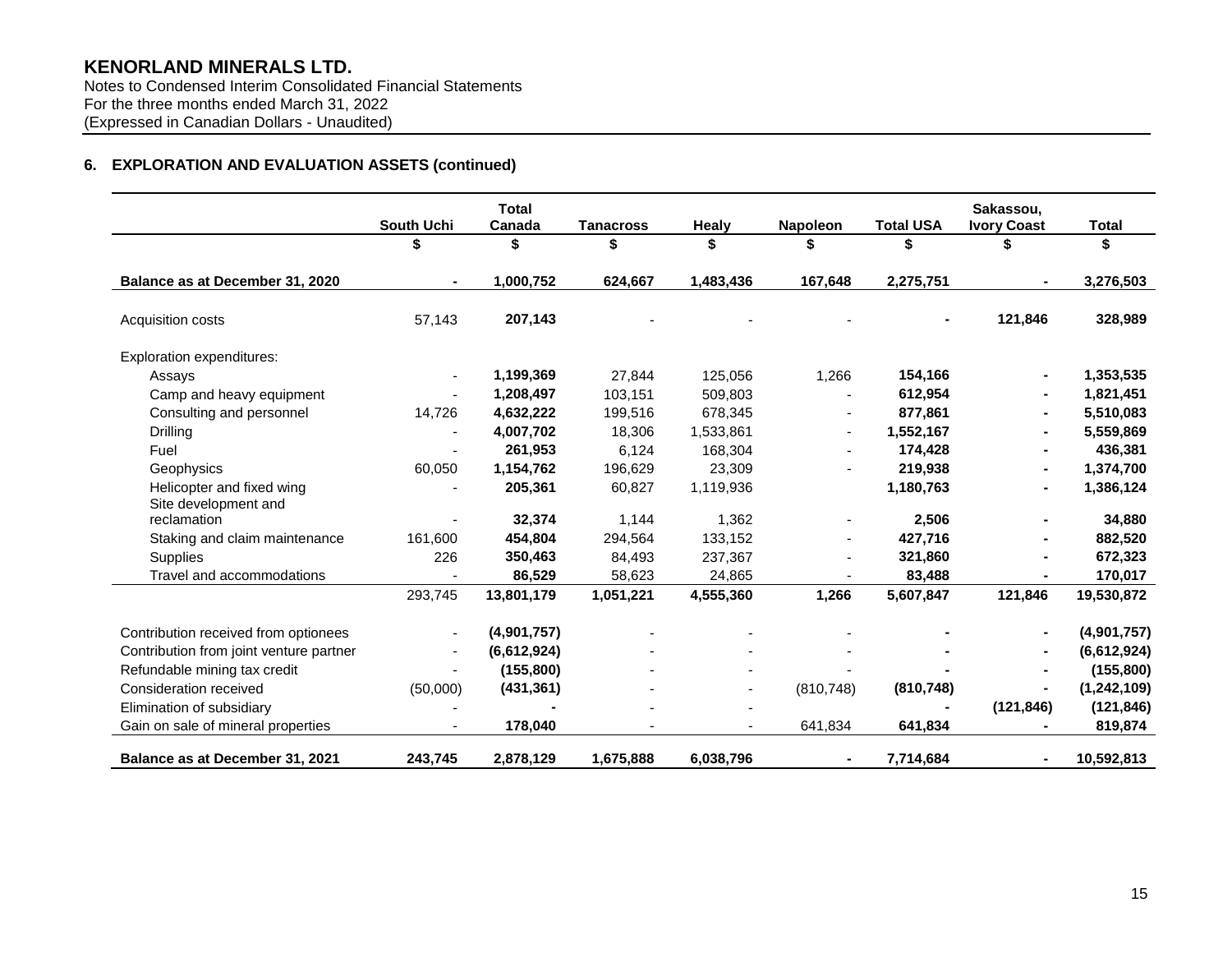Notes to Condensed Interim Consolidated Financial Statements For the three months ended March 31, 2022 (Expressed in Canadian Dollars - Unaudited)

# **6. EXPLORATION AND EVALUATION ASSETS (continued)**

|                                                                         |            |               | Lac     |            |                          |               |                    |               |
|-------------------------------------------------------------------------|------------|---------------|---------|------------|--------------------------|---------------|--------------------|---------------|
|                                                                         | Chicobi    | <b>Frotet</b> | Fagnant | Chebistuan | O'Sullivan               | <b>Hunter</b> | <b>Talbot Lake</b> | <b>Rupert</b> |
|                                                                         | \$         | \$            | \$      | \$         | \$                       | \$            | S                  |               |
| Balance as at December 31, 2021                                         | 82,107     | 1,669,913     | 21,830  | 214,708    | 281,800                  | 335,480       | 28,546             |               |
| Exploration expenditures:                                               |            |               |         |            |                          |               |                    |               |
| Assays                                                                  | 1,111      | 187,269       |         | 26,382     | 6,780                    |               |                    | 12,036        |
| Camp and heavy equipment                                                | 17,671     | 265,893       |         |            |                          |               |                    |               |
| Consulting and personnel                                                | 125,761    | 1,177,263     | ٠       | 3,574      | $\overline{\phantom{a}}$ | 15,110        |                    | 17,500        |
| <b>Drilling</b>                                                         | 302,064    | 1,615,993     |         |            | $\overline{\phantom{0}}$ |               |                    |               |
| Fuel                                                                    | 134        | 75,984        |         |            |                          |               |                    |               |
| Geophysics                                                              | 19,095     | 154,333       |         | 116,544    |                          |               |                    |               |
| Helicopter and fixed wing                                               |            |               |         | 9,293      |                          |               |                    |               |
| Site development and                                                    |            |               |         |            |                          |               |                    |               |
| reclamation                                                             | 19,189     | 7,779         |         |            | 240                      | 11,824        |                    | 840           |
| Staking and claim maintenance                                           | 1,342      | 48,538        |         | 720        |                          | 138           |                    | 69            |
| <b>Supplies</b>                                                         | 56,991     | 192,021       |         |            |                          |               |                    |               |
| Travel and accommodations                                               | 3,578      | 57,287        |         |            |                          | 1,354         |                    |               |
|                                                                         | 546,936    | 3,782,360     |         | 156,513    | 7,020                    | 28,426        | -                  | 30,445        |
| Contribution received from optionees<br>Contribution from joint venture | (546, 936) |               |         | (156, 513) |                          |               |                    | (30, 445)     |
| partner                                                                 |            | (3,093,129)   |         |            |                          |               |                    |               |
| Balance as at March 31, 2022                                            | 82,107     | 2,359,144     | 21,830  | 214,708    | 288,820                  | 363,906       | 28,546             |               |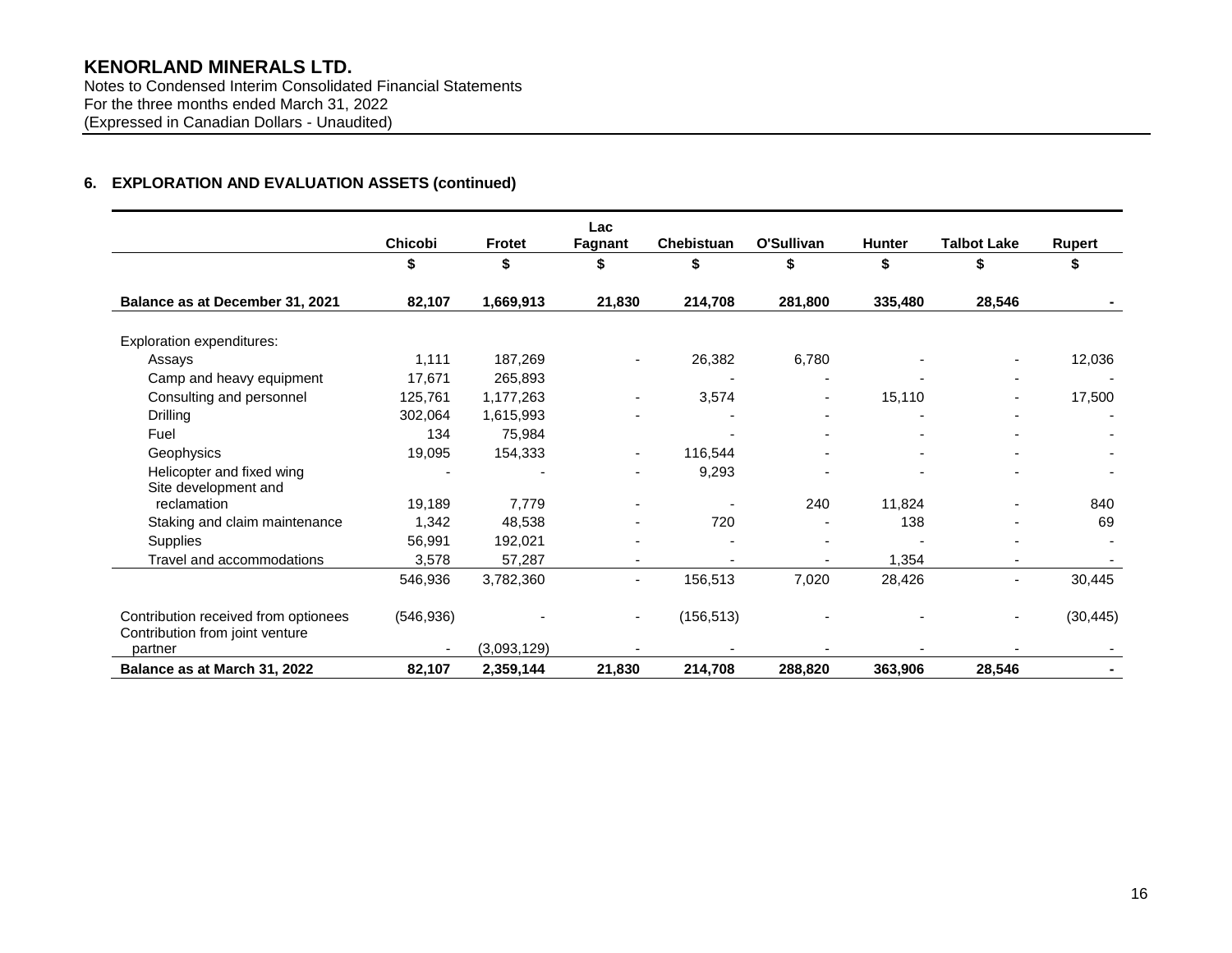Notes to Condensed Interim Consolidated Financial Statements For the three months ended March 31, 2022 (Expressed in Canadian Dollars - Unaudited)

# **6. EXPLORATION AND EVALUATION ASSETS (continued)**

|                                                                         | South Uchi | <b>Separation</b> | <b>Others</b> | <b>Total</b><br>Canada | Tanacross | <b>Healy</b> | <b>Total USA</b> | <b>Total</b> |
|-------------------------------------------------------------------------|------------|-------------------|---------------|------------------------|-----------|--------------|------------------|--------------|
|                                                                         | \$         | \$                | \$            | \$                     | \$        | \$           | \$               | \$           |
| Balance as at December 31, 2021                                         | 243,745    |                   | ٠.            | 2,878,129              | 1,675,888 | 6,038,796    | 7,714,684        | 10,592,813   |
| Exploration expenditures:                                               |            |                   |               |                        |           |              |                  |              |
| Assays                                                                  |            |                   |               | 233,579                | 22,904    | 39,111       | 62,015           | 295,594      |
| Camp and heavy equipment                                                |            |                   |               | 283,563                |           |              |                  | 283,563      |
| Consulting and personnel                                                |            |                   | ۰.            | 1,339,208              | 82        | 229          | 311              | 1,339,519    |
| Drilling                                                                |            |                   | ٠             | 1,918,057              |           |              |                  | 1,918,057    |
| Fuel                                                                    |            |                   |               | 76,118                 |           |              |                  | 76,118       |
| Geophysics                                                              |            | ٠                 | 113,551       | 403,523                |           |              |                  | 403,523      |
| Helicopter and fixed wing                                               |            |                   |               | 9,293                  |           |              |                  | 9,293        |
| Site development and                                                    |            |                   |               |                        |           |              |                  |              |
| reclamation                                                             |            |                   |               | 39,872                 |           | 171          | 171              | 40,043       |
| Staking and claim maintenance                                           |            | 93,850            | 82,254        | 226,911                | 100       |              | 100              | 227,011      |
| Supplies                                                                |            |                   |               | 249,012                | 3,862     | 253          | 4,115            | 253,127      |
| Travel and accommodations                                               |            |                   |               | 62,219                 |           |              |                  | 62,219       |
|                                                                         |            | 93,850            | 195,805       | 4,841,355              | 26,948    | 39,764       | 66,712           | 4,908,067    |
| Contribution received from optionees<br>Contribution from joint venture |            |                   |               | (733, 894)             |           |              |                  | (733, 894)   |
| partner                                                                 |            |                   |               | (3,093,129)            |           |              |                  | (3,093,129)  |
| Balance as at March 31, 2022                                            | 243,745    | 93,850            | 195,805       | 3,892,461              | 1,702,836 | 6,078,560    | 7,781,396        | 11,673,857   |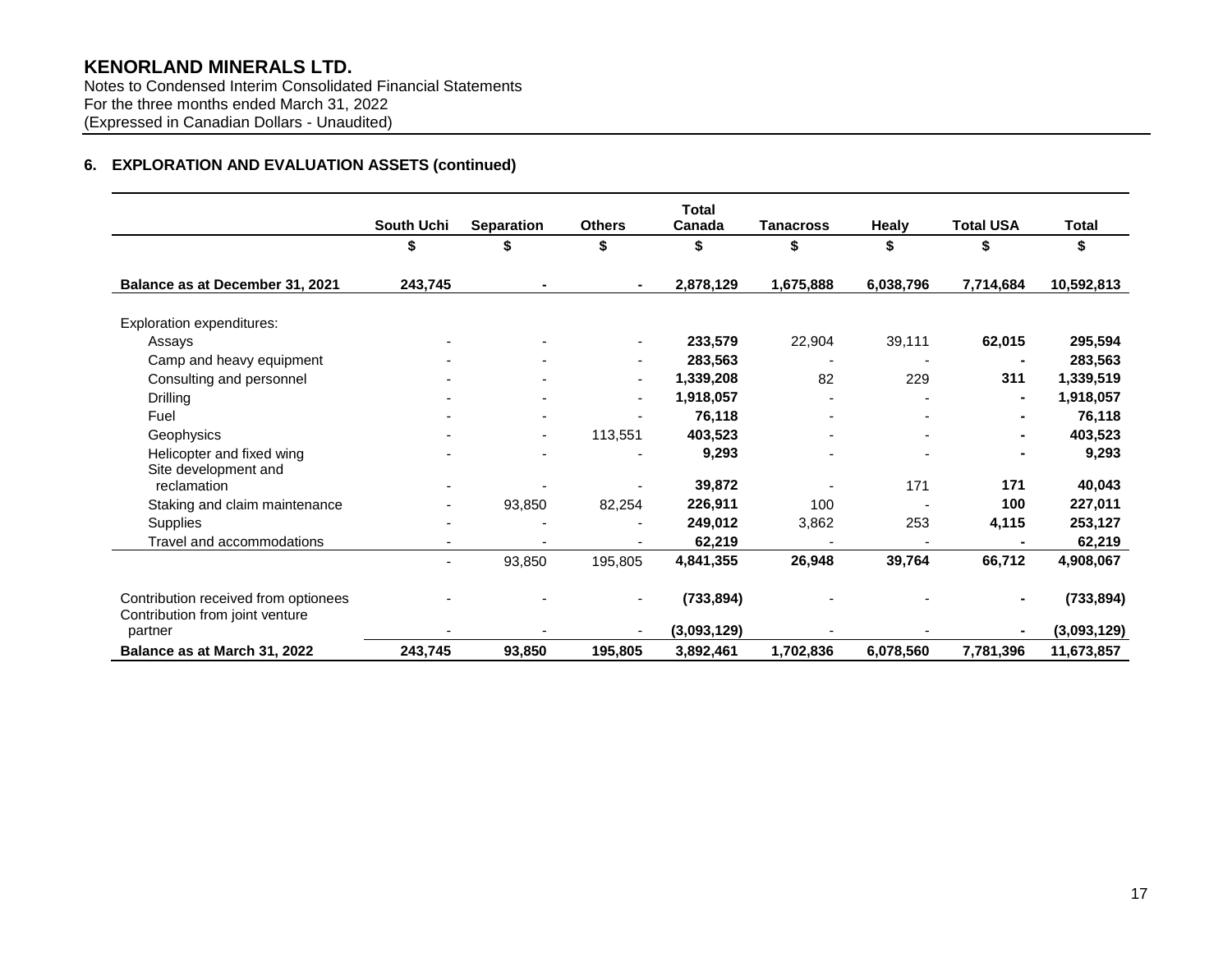# **Chicobi Property, Quebec, Canada**

The Company holds a 100% interest in mining claims located northeast of the town of Amos, Quebec.

In February 2019, the Company entered into an earn in and joint venture exploration agreement with Sumitomo Metal Mining Canada Limited ("SMCL"). Under the agreement, SMCL can earn up to a 70% interest in the Chicobi Property by making exploration expenditures as follows:

- a) to acquire an undivided 51% interest, SMCL must fund an aggregate of \$4.9 million in expenditures on the Chicobi Property on or before May 31, 2022 (funded).
- b) to acquire an additional undivided 19% interest (for a total undivided interest of 70%), SMCL must, within 90 days following the completion of acquiring 51% interest, notify the Company that they will fund an aggregate of an additional \$10 million in expenditures on the property within three years.

If the participating interest in the joint venture property of any party is diluted to 10% or less whether by reason of failure to complete funding contribution requirements or default, the participating interest will be deemed to have been automatically converted to a 2% net smelter return royalty in favor of the other party in respect of minerals produced from the property. If the party whose participating interest is forfeited, they will be deemed to have abandoned the property and the full benefit, ownership and title of the property shall be deemed to have passed to the other party for the payment of good and valuable consideration.

In accordance with the agreement, the Company is the operator and is entitled to charge SMCL operator fees based on costs incurred in account of exploration on the Chicobi property until SMCL acquires the first 51% interest in the property. As at March 31, 2022, the excess funding received of \$427,025 (December 31, 2021 - \$302,295) has been allocated to advances received.

# **Frotet Property, Quebec, Canada**

The property is located north of Chibougamau, Quebec and was acquired by nominal staking costs and a payment of \$6,000 to an arm's length vendor.

In April 2018, the Company entered in an earn in and joint venture exploration agreement with SMCL. Under the agreement, SMCL can earn up to an 80% interest in the Frotet Property by making exploration expenditures as follows:

- a) to acquire an undivided 65% interest, SMCL must fund an aggregate of \$4.3 million in expenditures on the Frotet Property on or before April 17, 2021 (funded).
- b) to acquire an additional undivided 15% interest (for a total undivided interest of 80%), SMCL must, within 90 days following the completion of acquiring 65% interest, notify the Company that they will fund an aggregate of an additional \$4 million in expenditures on the property within one year (funded). SMCL notified the Company and will fund an aggregate of an additional \$4 million in expenditures on the property

If the participating interest in the joint venture property of any party is diluted to 10% or less whether by reason of failure to complete funding contribution requirements or default, the participating interest will be deemed to have been automatically converted to a 2% net smelter return royalty in favor of the other party in respect of minerals produced from the property. If the party whose participating interest is forfeited, they will be deemed to have abandoned the property and the full benefit, ownership and title of the property shall be deemed to have passed to the other party for the payment of good and valuable consideration.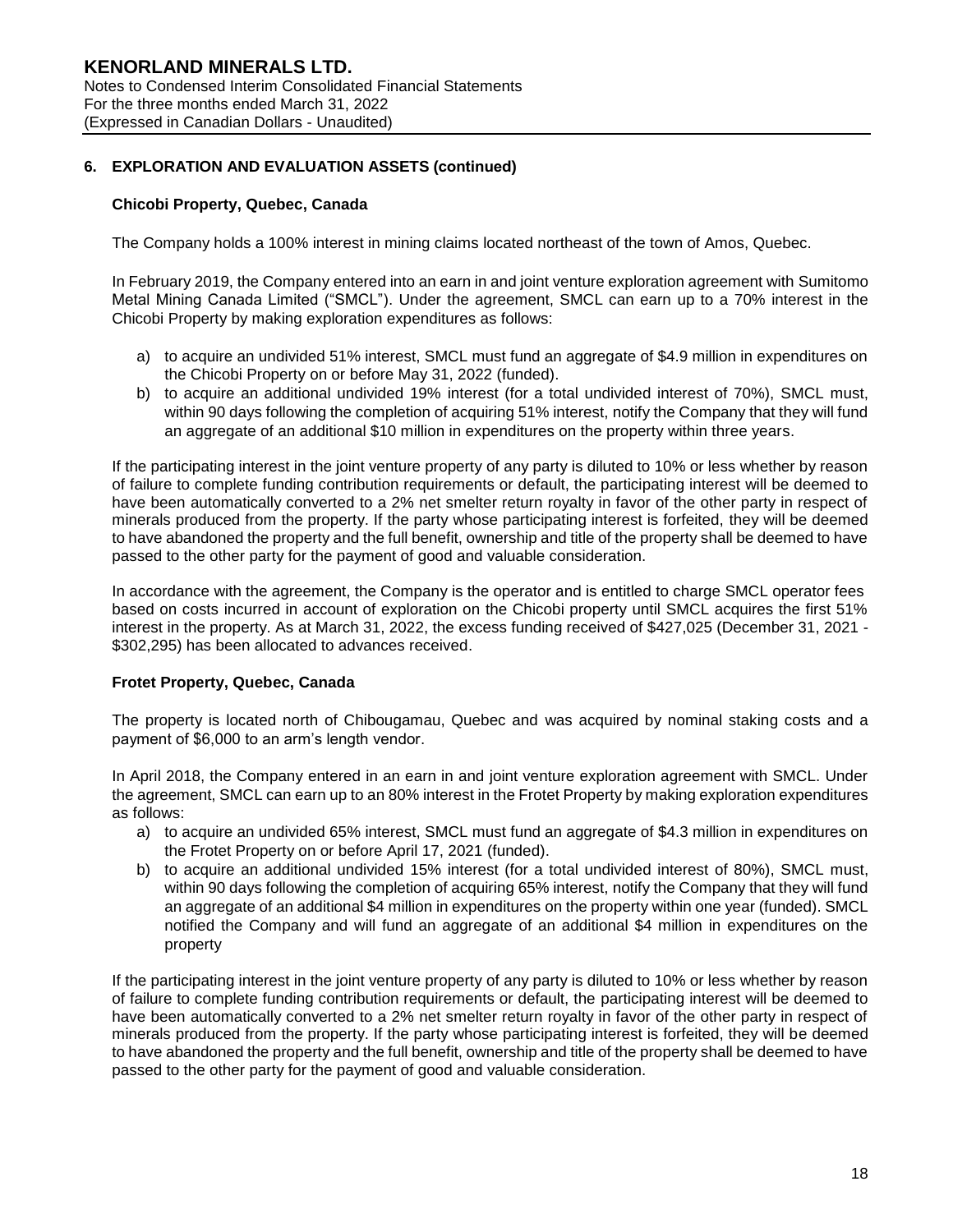# **Frotet Property, Quebec, Canada (continued)**

In accordance with the agreement, the Company is the operator and is entitled to charge SMCL operator fees based on costs incurred in account of exploration on the Frotet Property.

In April 2020, the Company entered into a purchase agreement with O3 Mining Inc. ("O3") to purchase mineral claims in Quebec for a total purchase price of \$900,000. Under the agreement, the payment terms are as follows:

- a) \$100,000 upon execution of agreement (paid); \$150,000 on the first anniversary (paid); \$250,000 on the second anniversary (paid subsequently); and \$400,000 on the third anniversary.
- b) When the Company acquires 100% interest in the property and it goes into commercial production, O3 will be entitled to receive a 2.0% net smelter return royalty with the right to purchase one half of royalty upon the payment of \$1,000,000.

In April 2021, SMCL completed the earn in of an 80% interest by funding an aggregate of \$8.3 million in expenditures on the Frotet Property. The Company and SMCL will fund future exploration expenditures based on a 20/80 basis and the Company will remain the operator. As at March 31, 2022, the excess funding received of \$46,594 (December 31, 2021 - \$1,260,542) has been allocated to advances received.

# **Lac Fagnant Property, Quebec, Canada**

On January 16, 2018, and subsequently amended in July 2018, the Company entered into an agreement with Harfang Exploration Inc. ("Harfang") and Urbangold for exploration on certain mineral rights comprising certain mining claims on the property located in the Nunavik territory, east of Kuujjuarapik on the east coast of Hudson Bay, Quebec.

Under the agreement, the participating interest is as follows: the Company – 40%, Harfang – 40%, and UrbanGold – 20%. Harfang is the operator, which can charge operator fees based on costs incurred in account for exploration expenditures on the Lac Fagnant Property, as long as its participating interest is equal to or greater than the other participants' participating interest.

### **Chebistuan Property, Quebec, Canada**

The property is located in the northern region of the prolific Abitibi Greenstone Belt in Quebec and was acquired by nominal staking costs and a payment of \$10,800 to arm's length vendors.

In July 2020, and later amended in June 2021, the Company entered into an exploration with venture option agreement with Newmont Corporation ("Newmont") and Newmont can earn up to an 80% interest in the Chebistuan Property. Under the agreement, the Company is the operator and will be compensated based on exploration expenditures incurred. In order to acquire an 80% interest, Newmont must make exploration expenditures as follows:

- i. to acquire an undivided 51% interest, advance the Company a minimum of \$700,000 in qualifying expenditures to complete the geochemical sampling work (advanced); approval of the geochemical sampling work; and incur or advance the Company an additional \$2,000,000 in qualifying exploration expenditures.
- ii. to acquire an additional undivided 29% interest (for a total undivided interest of 80%), incur additional qualifying exploration expenditures to furnish the Company with a NI43-101-compliant prefeasibility study demonstrating the Chebistuan Property contains an inferred resource of at least 1,500,000 gold ounces.

As at March 31, 2022, the excess funding received of \$250,580 (December 31, 2021 - \$407,093) has been allocated to advances received.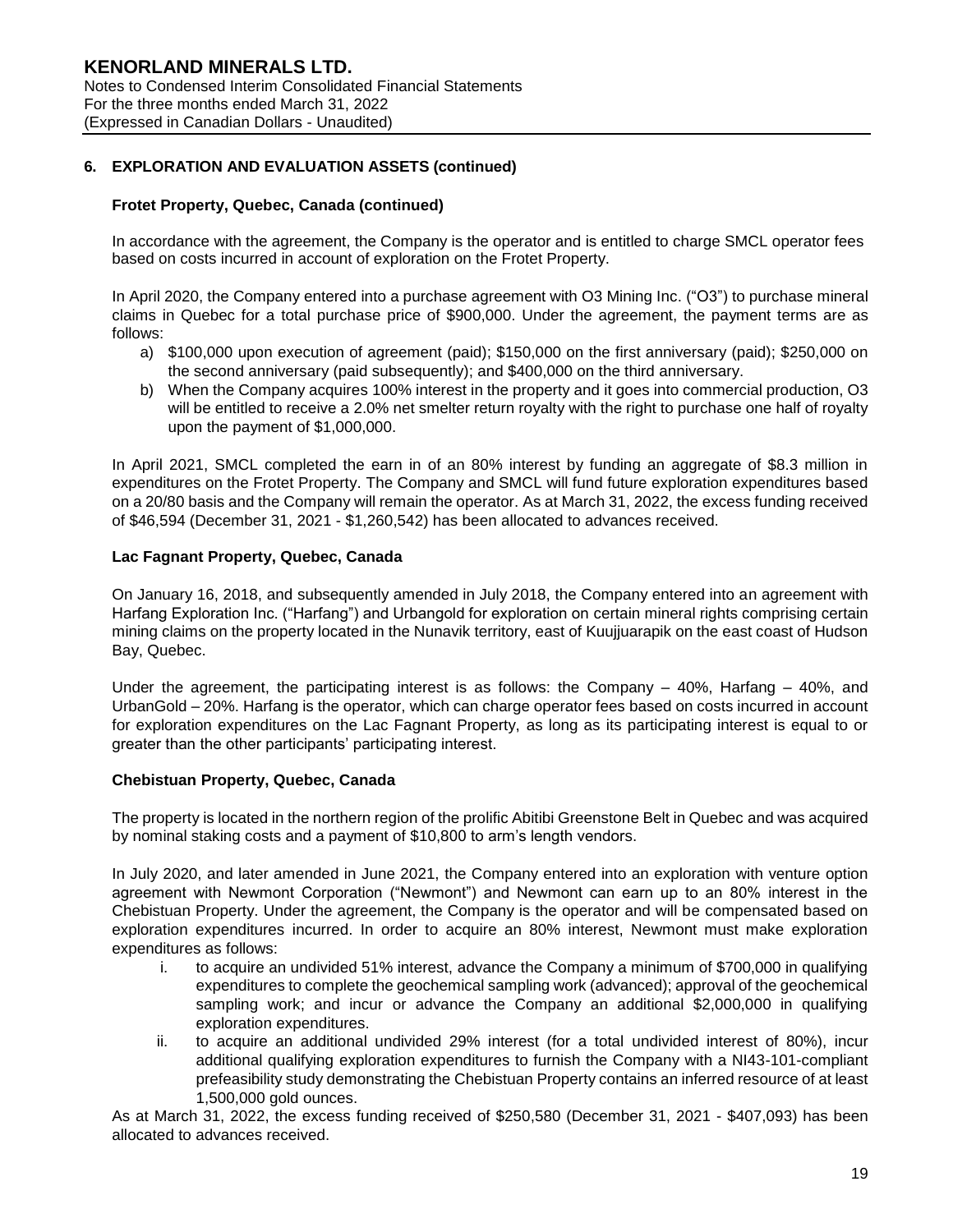### **O'Sullivan Property, Quebec, Canada**

During the year ended December 31, 2020, the Company staked claims within the Miquelon Region of Quebec.

### **Hunter Property, Quebec, Canada**

In August 2020, the Company entered into a sale and transfer agreement to purchase a 100% interest in certain mineral titles located in Quebec from two individuals for a total purchase price of \$10,000. The sale and transfer agreement subjects to a net smelter return royalty of 1.5%.

In January 2022, the Company entered into a property option agreement with a wholly owned subsidiary of Centerra Gold Inc. ("Centerra") pursuant to which Kenorland has agreed to grant Centerra the option to acquire up to a 70% interest in the Hunter Property.

Pursuant to the property option agreement, Centerra can earn an initial 51% interest in the Hunter Property by incurring an aggregate of \$5,000,000 in mineral exploration expenditures on or before the fourth anniversary of the property option agreement (the "First Option). Centerra can earn an additional 19% interest in the Hunter Property, for an aggregate 70% interest held (the "Second Option") by completing a technical report in respect of the Hunter Property that establishes a mineral resource of at least one million ounces of gold prepared in accordance with the requirements of National Instrument 43-101 of the Canadian Securities Administrators on or before the fourth anniversary of the exercise of the First Option, provided that Centerra must provide notice of its intent to exercise the Second Option within 90 days of the exercise of the First Option.

Following the earning of a 70% interest, Centerra and Kenorland will form a joint venture in respect of the Hunter Property. In the event a joint venture participant's interest is diluted to below 10%, it will exchange its joint venture interest for a net smelter returns royalty of 2% on currently unencumbered claims and 1.5% on claims currently encumbered by an existing royalty.

### **Talbot Lake Property, Manitoba, Canada**

During the year ended December 31, 2020, the Company staked claims located in Manitoba.

# **Rupert Lithium Property, Quebec, Canada**

During the year ended December 31, 2021, the Company staked claims located near James Bay, Quebec (the "Rupert Property").

In July 2021, the Company entered into an option agreement with Li-FT Power Ltd. ("Li-FT"), a private British Columbia company pursuant to which Li-FT has been granted the sole and exclusive option to acquire a 100% interest in the Rupert Property.

In order to exercise the option, Li-FT will make aggregate cash payments of \$200,000 (received) and issue common shares representing 9.9% of the issued and outstanding shares of Li-FT at the time of closing and from time to time until the shares of Li-FT are directly or indirectly listed on a recognized stock exchange in North America, Australia or the United Kingdom. Upon the exercise of the option, Kenorland will be granted a 2% net smelter return royalty on the Rupert Property. The parties will also enter into an operating agreement whereby Kenorland will be engaged by Li-FT to operate the Property for an initial two year term.

As at March 31, 2022, the excess funding received of \$134,915 (December 31, 2021 - \$15,360) has been allocated to advances received.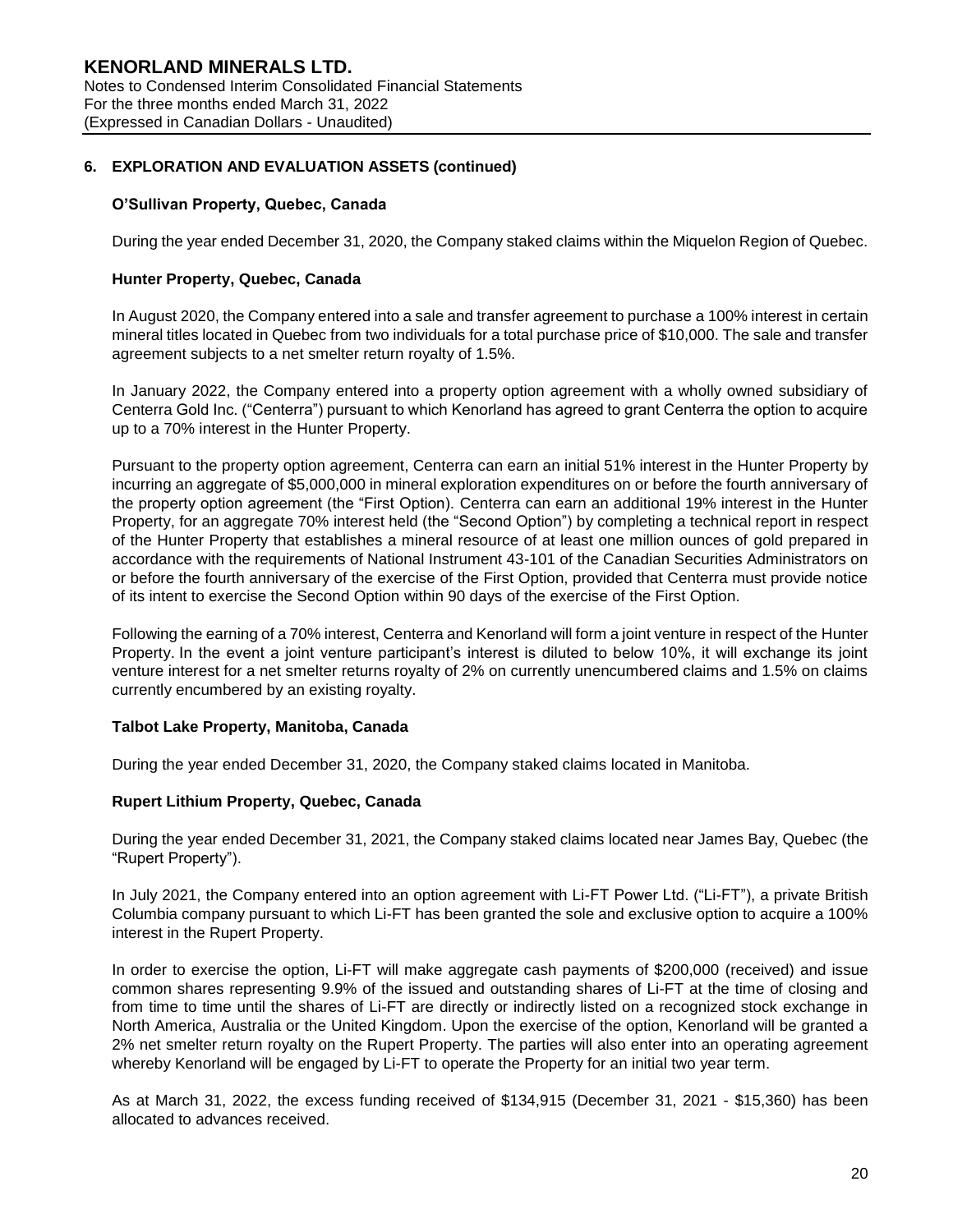### **South Uchi Property, Ontario, Canada**

During the year ended December 31, 2021, the Company staked claims located within the Birch-Uchi greenstone Belt, in the Red Lake district of Northwestern Ontario (the "South Uchi Property").

In April 2021, the Company entered into an option agreement to acquire 100% interest in the property located in Ontario, Canada by completing the following:

|                             | Cash payment (\$) |         | Common shares (\$) |         |
|-----------------------------|-------------------|---------|--------------------|---------|
| April 29, 2021              | (paid)            | 25,000  | (issued)           | 25,000  |
|                             | (paid             |         | (issued)           |         |
| On or before April 29, 2022 | subsequently)     | 50,000  | subsequently)      | 50,000  |
| On or before April 29, 2023 |                   | 100.000 |                    | 100,000 |
| <b>Total Requirement</b>    |                   | 175,000 |                    | 175,000 |

Upon the exercise of the option, Kenorland will also grant to the optionor a 2% net smelter return royalty on the property, of which one-half (1%) may be purchased by Kenorland at any time for an aggregate payment of \$1,000,000 which may be paid in cash or through the issuance of common shares of Kenorland, at the discretion of the optionor.

In September 2021, the Company entered into a property option agreement (the "Barrick Option Agreement") with a wholly-owned subsidiary of Barrick Gold Corporation ("Barrick"). Under the agreement, Barrick has the option to acquire up to an 80% interest in the South Uchi Property.

Pursuant to the Barrick Option Agreement, Barrick can earn an initial 70% interest in the South Uchi Property by incurring an aggregate of \$6,000,000 in mineral exploration expenditures on or before the sixth anniversary of the Barrick Option Agreement (of which \$3,000,000 are guaranteed expenditures within the first three years) and deliver a technical report in respect of the South Uchi Property that establishes a mineral resource of at least one million ounces of gold prepared in accordance with the requirements of National Instrument 43-101 of the Canadian Securities Administrators. As part of its exploration expenditures, Barrick will reimburse the Company for its sunk costs (\$50,000 received) in relation to the South Uchi Property and its costs incurred in exercising an underlying option that comprises part of the South Uchi Property.

### **Separation Lithium Property, Ontario, Canada**

During the three months ended March 31, 2022, the Company staked claims located within the English River domain in the Kenora Mining District of northwestern Ontario.

In March 2022, the Company entered into a property option agreement with Double O Seven Resources Ltd. ("Double O"), a private British Columbia company. Pursuant to the agreement, Kenorland has agreed to grant Double O the option to acquire up to a 100% interest in the Separation property for aggregate payments of \$1,500,000 over 5 years. Upon completion of the property option agreement, Kenorland will retain a net smelter returns royalty of 2.5%.

### **Other Properties, Canada**

The other properties represent lower priority properties that the Company staked during the period.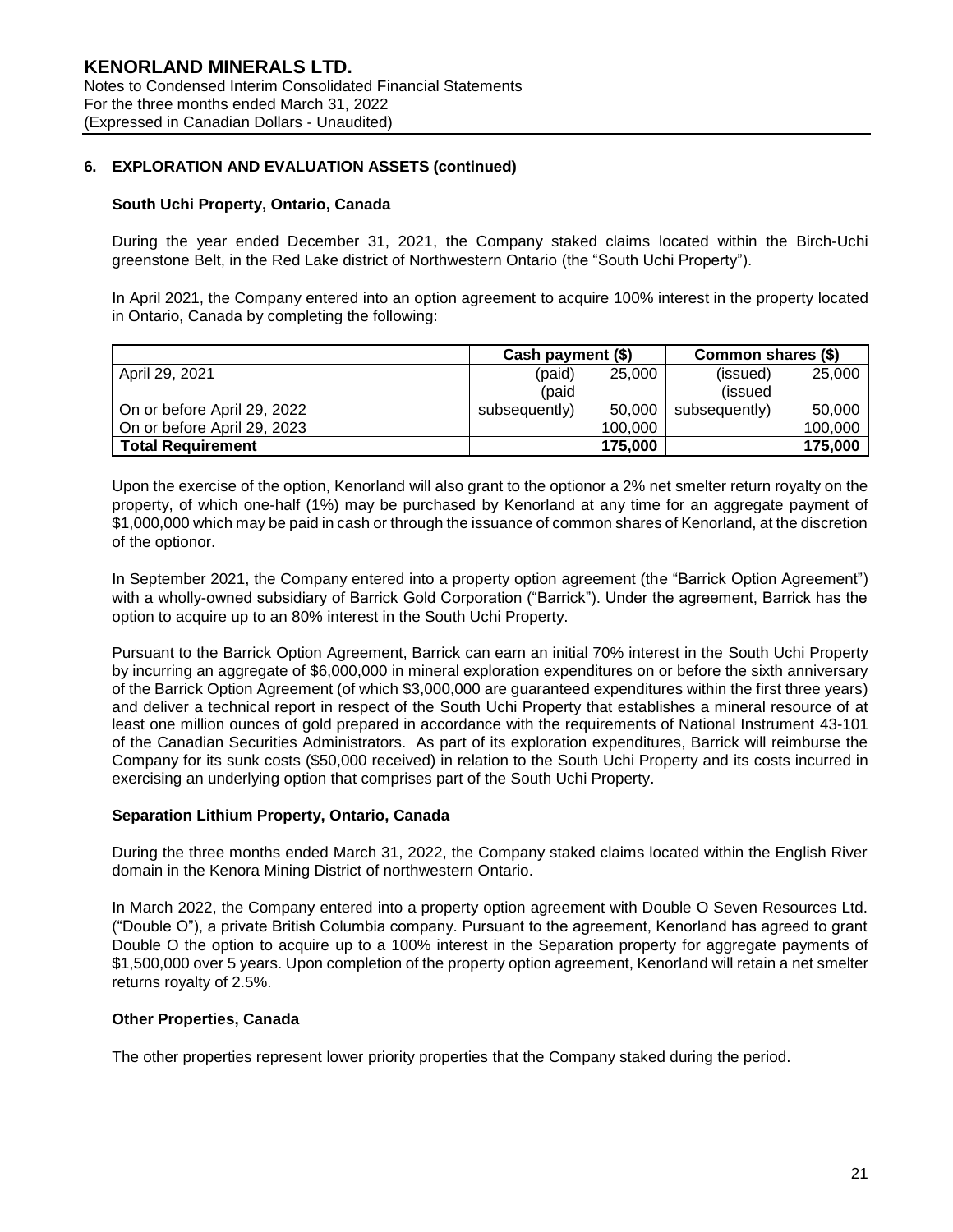### **Tanacross Property, Alaska, USA**

The property is located northeast of Tok, Alaska and was acquired by staking and a payment of \$20,000 to an arm's length vendor in June 2017.

#### **Healy Property, Alaska, USA**

Pursuant to the option agreement with Newmont effective July 2018, the Company was entitled to acquire a 70% interest in the Healy Property upon incurring aggregate expenditures of US\$4,000,000 on the property during the Phase 1 period of the contribution. In December 2021, the Company received acknowledgement it had completed the Phase 1 earn-in.

Upon completing the Phase 1 earn-in requirement on the Healy Property, the value of the Company's initial contribution is US\$4,000,000 (70% interest) and the value of optionor's initial contribution is US\$1,715,000 (30% interest). The Company and the optionor shall fund an adopted program on a pro-rata basis in accordance with their respective participating interests.

# **7. ACCOUNTS PAYABLE AND ACCRUED LIABILITIES**

|                            | March 31,<br>2022 | December 31,<br>2021 |
|----------------------------|-------------------|----------------------|
|                            |                   |                      |
| Accounts payable           | 2,270,032         | 907,361              |
| <b>Accrued liabilities</b> | 125,469           | 355,865              |
| Payroll taxes payable      | 42.949            | 17,863               |
|                            | 2,438,450         | 1,281,089            |

# **8. GOVERNMENT LOANS PAYABLE**

As at March 31, 2022, the Company and one of its subsidiaries have applied and received two loans - \$60,000 and \$40,000, respectively, from the federal government of Canada under the Canada Emergency Business Account ("CEBA") program. If both loans are fully repaid by December 31, 2023, a total of \$30,000 will be forgiven. If each loan is not fully paid back to the federal government by December 31, 2023, each loan will incur 5% interest during the remaining term of the loans ending on December 31, 2025, the date by which the loans must be fully repaid. The Company intends to pay back the CEBA loans by December 2023.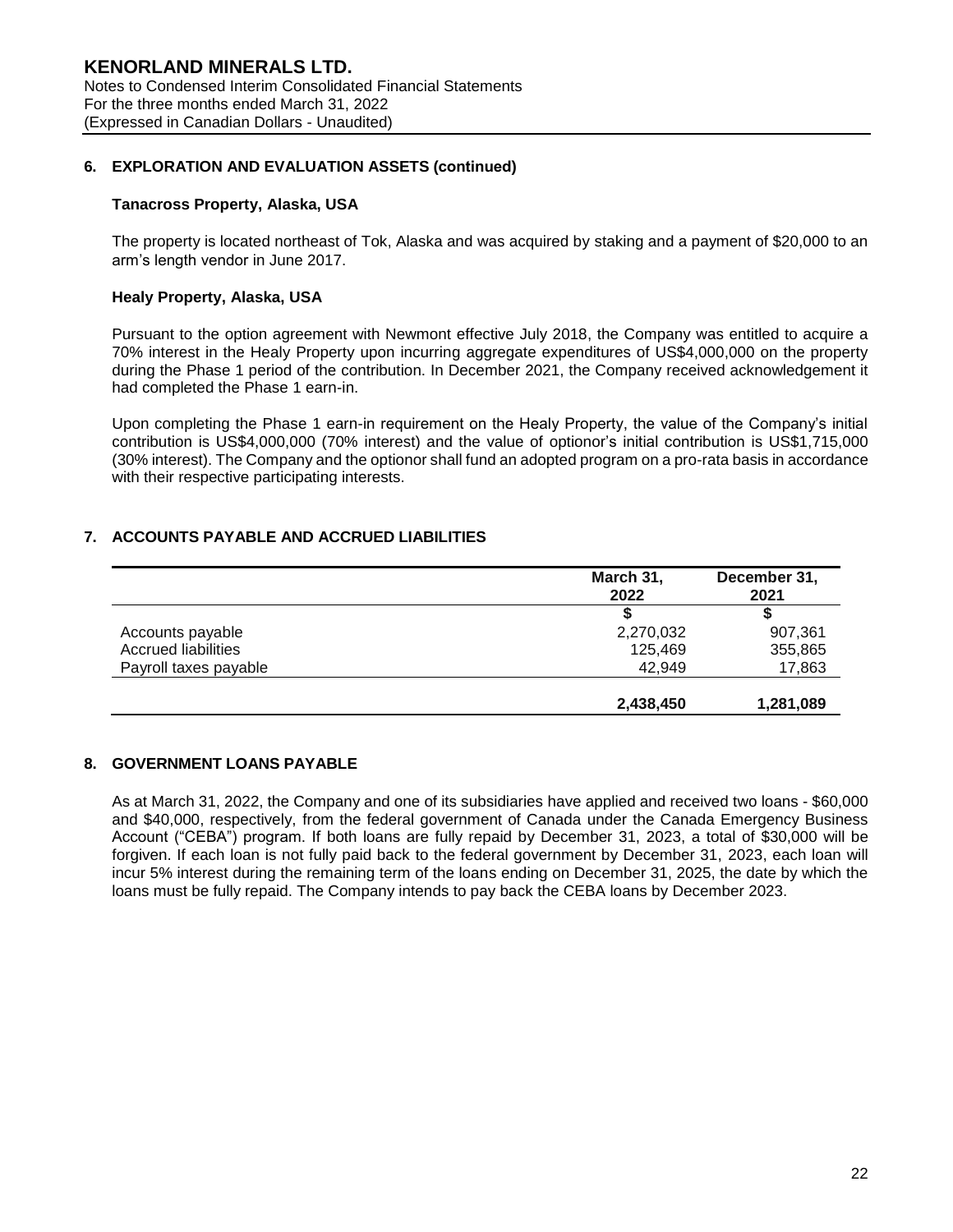# **9. SHARE CAPITAL AND RESERVES**

### **Authorized Share Capital**

The Company is authorized to issue an unlimited number of common shares without par value.

### **Issued Share Capital**

During the year ended December 31, 2021:

- a) The Company issued 710,000 common shares in connection with the exercise of stock options for proceeds of \$87,000. The Company reallocated \$63,856 from reserves to share capital in connection with the exercise of these options.
- b) The Company issued 72,622 common shares in connection with the exercise of warrants for proceeds of \$50,837. The Company reallocated \$35,912 from reserves to share capital in connection with the exercise of these warrants.
- c) The Company issued 35,714 common shares in connection to the property option agreements for the South Uchi Property valued at \$32,143 (Note 6).
- d) The Company closed the strategic investment by SMCL and issued 5,211,945 common shares to SMCL at a price of \$1.00 per share for aggregate gross proceeds of \$5,211,945. The Company incurred expenses of \$50,586 related to the financing.

During the three months ended March 31, 2022:

a) The Company did not have any share issuance transactions.

As at March 31, 2022, the Company has 11,546,064 shares subject to escrow pursuant to the requirements of the TSX-V, which will be released through January 2024.

### **Stock Options**

The Company's incentive plan provides for the issuance of stock options to its officers, directors, employees and consultants. Stock options are non-transferable and the aggregate number of shares that may be reserved for issuance pursuant to stock options may not exceed 8,278,294 shares at the time of granting. The exercise price and vesting terms of stock options is determined by the Board of Directors of the Company at the time of grant.

In February 2021, the Company granted 740,000 stock options with a total value of \$520,377 to directors, employees and consultants of the Company. All options granted are exercisable at a price of \$1.00 per share for a period of five years. The options vest 25% immediately followed by 25% every 6 months thereafter.

During the year ended December 31, 2021, the Company recognized share-based compensation of \$679,003. In addition, the Company cancelled 200,000 stock options and reclassified \$19,414 attributed to these stock options from reserves to deficit.

In February 2022, the Company granted 1,375,000 stock options with a total value of \$813,217 to directors, officers, and employees of the Company. All options granted are exercisable at a price of \$0.70 per share for a period of five years. The options vest 25% immediately followed by 25% every 6 months thereafter.

During the three months ended March 31, 2022, the Company recognized share-based compensation of \$364,699.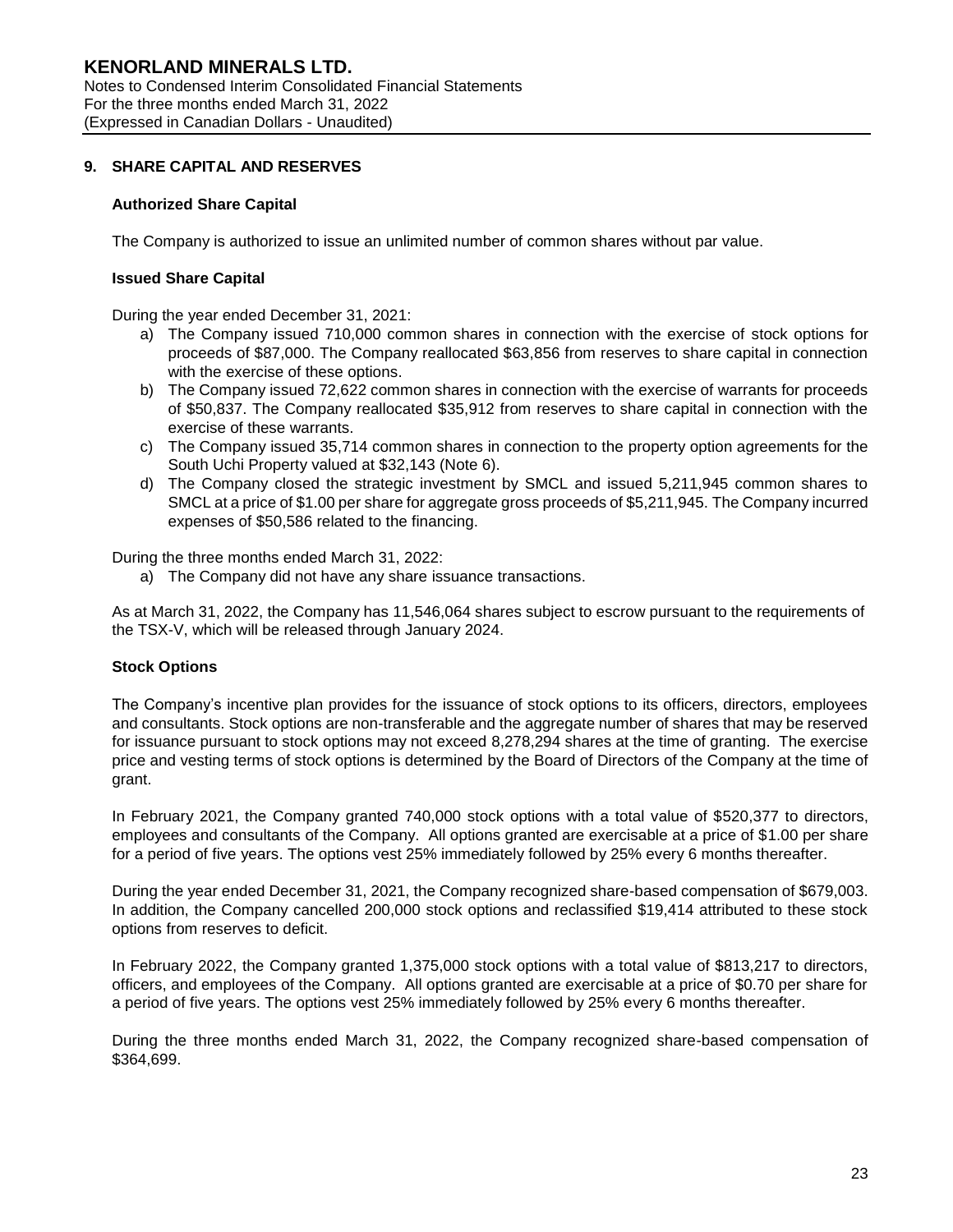# **9. SHARE CAPITAL AND RESERVES (continued)**

### **Stock Options (continued)**

The following weighted average assumptions were used in the Black-Scholes option-pricing model for the valuation of the stock options granted:

|                                                | For the three months ended March 31, |         |  |
|------------------------------------------------|--------------------------------------|---------|--|
|                                                | 2022                                 | 2021    |  |
| Risk-free interest rate                        | 1.79%                                | 0.73%   |  |
| Dividend yield                                 | Nil                                  | Nil     |  |
| <b>Expected life</b>                           | 5 years                              | 5 years |  |
| Volatility                                     | 125%                                 | 125%    |  |
| Weighted average fair value per option granted | \$0.59                               | \$0.70  |  |

Stock option transactions are summarized as follows:

|                                | Number of<br><b>Stock Options</b> | <b>Weighted Average</b><br><b>Exercise Price</b> |
|--------------------------------|-----------------------------------|--------------------------------------------------|
|                                |                                   | \$                                               |
| Balance, December 31, 2020     | 7,049,997                         | 0.21                                             |
| Granted                        | 740,000                           | 1.00                                             |
| Exercised                      | (710,000)                         | 0.12                                             |
| Cancelled                      | (200,000)                         | 0.25                                             |
| Balance, December 31, 2021     | 6,879,997                         | 0.30                                             |
| Granted                        | 1,375,000                         | 0.70                                             |
| <b>Balance, March 31, 2022</b> | 8,254,997                         | 0.37                                             |

A summary of the stock options outstanding and exercisable at March 31, 2022 is as follows:

| Number of<br><b>Stock Options</b><br>Outstanding | Number of<br><b>Stock Options</b><br>Exercisable | <b>Exercise Price</b> | <b>Expiry Date</b> |
|--------------------------------------------------|--------------------------------------------------|-----------------------|--------------------|
|                                                  |                                                  | \$                    |                    |
| 800,000                                          | 800,000                                          | 0.075                 | October 19, 2023   |
| 249,997                                          | 249,997                                          | 0.70                  | August 22, 2024    |
| 200,000                                          | 133,333                                          | 0.25                  | September 15, 2024 |
| 140.000                                          | 140,000                                          | 0.075                 | October 2, 2024    |
| 700,000                                          | 700,000                                          | 0.15                  | December 1, 2024   |
| 3.250.000                                        | 2,150,000                                        | 0.25                  | March 2, 2025      |
| 800,000                                          | 800,000                                          | 0.15                  | July 1, 2025       |
| 740.000                                          | 555,000                                          | 1.00                  | February 4, 2026   |
| 1,375,000                                        | 343,750                                          | 0.70                  | February 14, 2027  |
| 8,254,997                                        | 5,872,080                                        |                       |                    |

As at March 31, 2022, the Company has 1,716,000 options subject to escrow pursuant to the requirements of the TSX-V, which will be released through January 2024.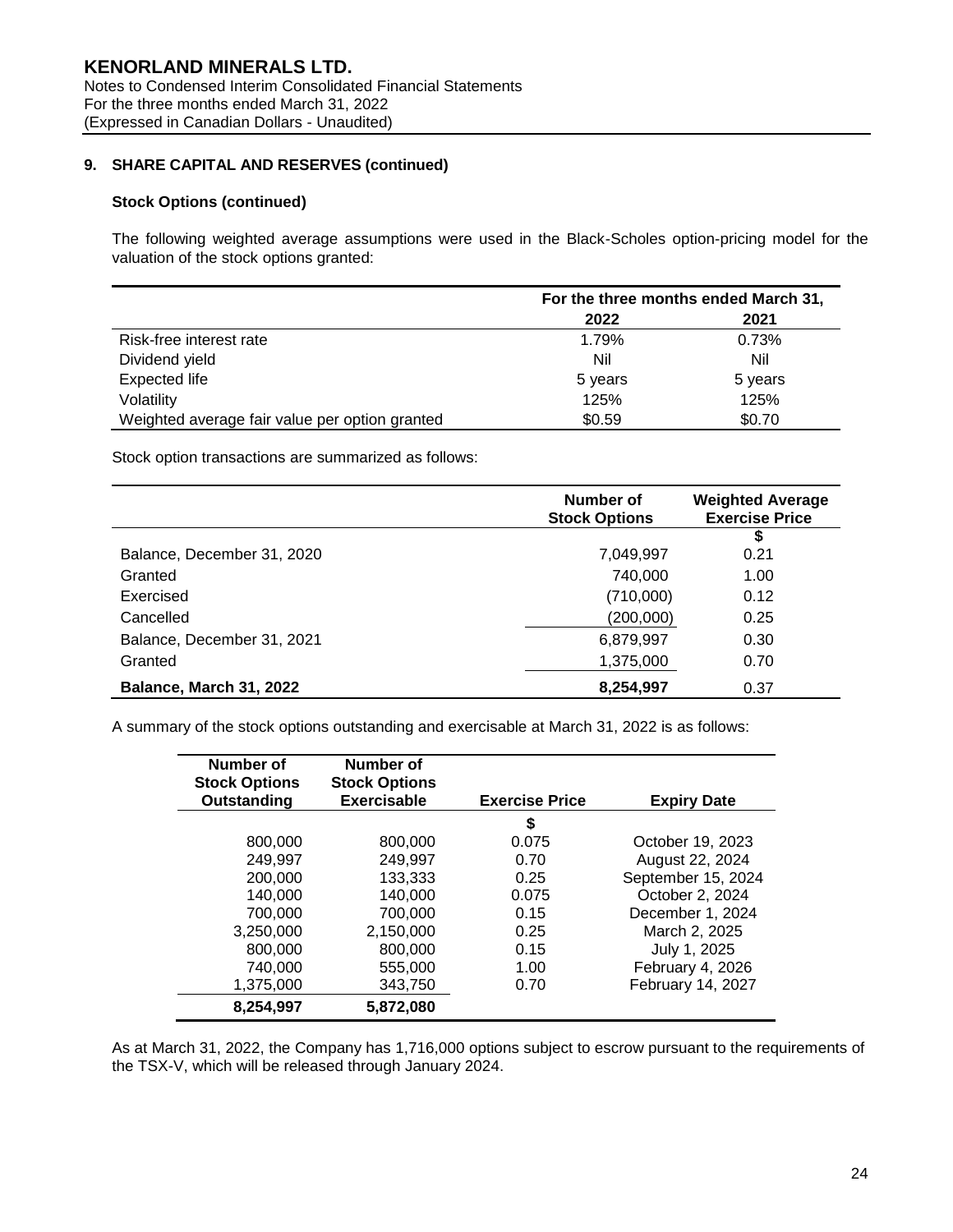# **9. SHARE CAPITAL AND RESERVES (continued)**

### **Restricted Share Units**

In December 2020, the Company adopted an incentive plan for its directors, officers, and employees, under which it is authorized to grant a maximum of 1,500,000 common shares reserved for issuance for restricted share units ("RSUs") under the incentive plan. Upon vesting, the holder of an RSU award can elect to receive one common share or the equivalent cash payment based on the market price of the common share on settlement. In October 2021, the Company amended the incentive plan and decreased the maximum number of common shares reserved for RSUs under the incentive plan from 1,500,000 common shares to 1,000,000 common shares.

During the three months ended March 31, 2022, the Company recorded share-based compensation expense of \$58,157 (March 31, 2021 - \$31,843). As at March 31, 2022, the fair value of the RSUs was \$800,000 (December 31, 2021 - \$810,000) and the Company recorded a RSU liability of \$668,613 (December 31, 2021 - \$610,456).

RSU transactions are summarized as follows:

|                                       | <b>Number of RSUs</b> |  |  |
|---------------------------------------|-----------------------|--|--|
| Balance, December 31, 2020, 2021, and |                       |  |  |
| March 31, 2022                        | 1.000.000             |  |  |

The RSUs will vest on September 27, 2022.

### **Share Purchase Warrants**

During the year ended December 31, 2021, 178,236 warrants expired unexercised, as a result, the Company reclassified \$88,372 attributed to these warrants from reserves to share capital.

Warrant transactions are summarized as follows:

|                                               | Number of<br><b>Warrants</b> | Weighted<br><b>Average Exercise</b><br><b>Price</b> |
|-----------------------------------------------|------------------------------|-----------------------------------------------------|
|                                               |                              |                                                     |
| Balance, December 31, 2020                    | 1,876,833                    | 0.73                                                |
| Exercised                                     | (72, 622)                    | 0.70                                                |
| Expired                                       | (178, 236)                   | 0.70                                                |
| Balance, December 31, 2021 and March 31, 2022 | 1,625,975                    | 0.74                                                |

A summary of the warrants outstanding and exercisable at March 31, 2022 is as follows:

| Number of       | <b>Exercise</b> |                    |
|-----------------|-----------------|--------------------|
| <b>Warrants</b> | <b>Price</b>    | <b>Expiry Date</b> |
|                 | S               |                    |
| 197.410         | 1.00            | December 31, 2022  |
| 428,571         | 0.70            | September 15, 2023 |
| 999,994         | 0.70            | March 19, 2024     |
| 1,625,975       |                 |                    |

As at March 31, 2022, the Company has 214,306 warrants subject to escrow pursuant to the requirements of the TSX-V, which will be released through August 2022.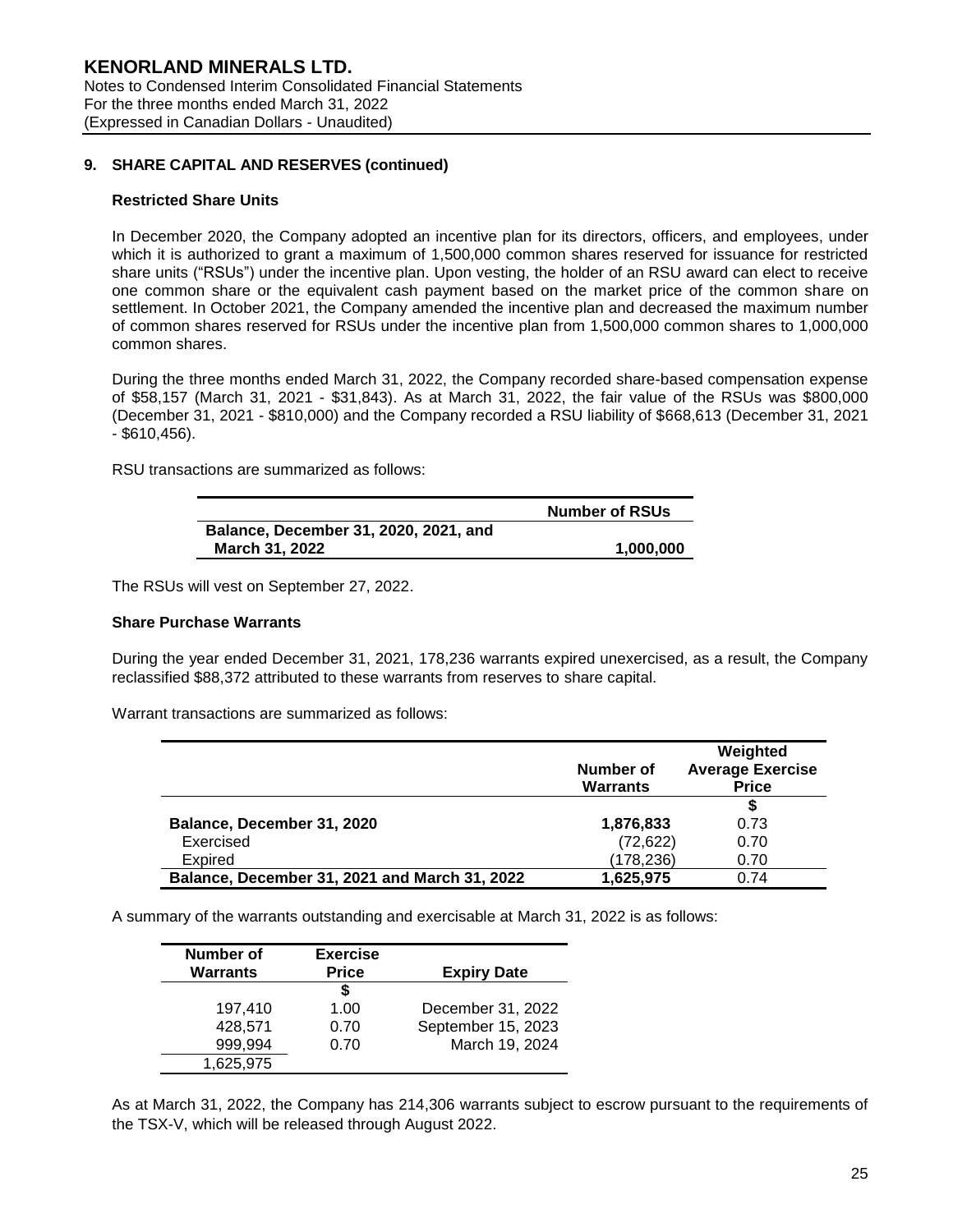# **10. RELATED PARTY TRANSACTIONS**

Key management personnel includes those persons having authority and responsibility for planning, directing, and controlling the activities of the Company as a whole. The Company has determined that key management personnel consists of members of the Company's Board of Directors and corporate officers and related companies.

|                          |         | For the three months ended March 31, |  |
|--------------------------|---------|--------------------------------------|--|
|                          | 2022    | 2021                                 |  |
|                          | S       | S                                    |  |
| Management fees          | 25,500  | 19,500                               |  |
| Salaries and benefits    | 160,583 | 75,000                               |  |
| Share-based compensation | 289,837 | 206,231                              |  |
|                          | 475,920 | 300,731                              |  |

# **11. FINANCIAL INSTRUMENTS**

Financial instruments measured at fair value are classified into one of three levels in the fair value hierarchy according to the relative reliability of the inputs used to estimate the fair values. The three levels of the fair value hierarchy are:

- Level 1 Unadjusted quoted prices in active markets for identical assets or liabilities;
- Level 2 Inputs other than quoted prices that are observable for the asset or liability either directly or indirectly; and
- Level 3 Unobservable inputs that are supported by little or no market activity, therefore requiring an entity to develop its own assumptions about the assumption that market participants would use in pricing.

The fair value of the Company's receivables, accounts payable and accrued liabilities, advances received, and government loans payable approximates their carrying values. The Company's cash, listed equity investments and RSU liability are measured at fair value using Level 1 inputs. The Company's private company equity investments are measured at fair value using Level 3 inputs. The carrying value of the Company's lease liabilities is measured at the present value of the discounted future cash flows.

For Level 3 inputs, specific valuation techniques used to fair value financial instruments, specifically those that are not quoted in an active market, as such the Company utilized a market approach:

- o The use of quoted market prices in active or other public markets.
- o The use of most recent transactions of similar instruments.
- o Changes in expected technical milestones of the investee.
- $\circ$  Changes in management, strategy, litigation mattes or other internal matters.
- $\circ$  Significant changes in the results of the investee compared with the budget, plan, or milestone.

As at March 31, 2022, the Company's private company equity investments of \$1,077,248 (December 31, 2021 - \$1,077,248) were recorded at fair value which was equivalent to amounts paid to acquire the investments at year end. There were no transfers between levels 2 and 3 during the three months ended March 31, 2022 and during the year ended December 31, 2021.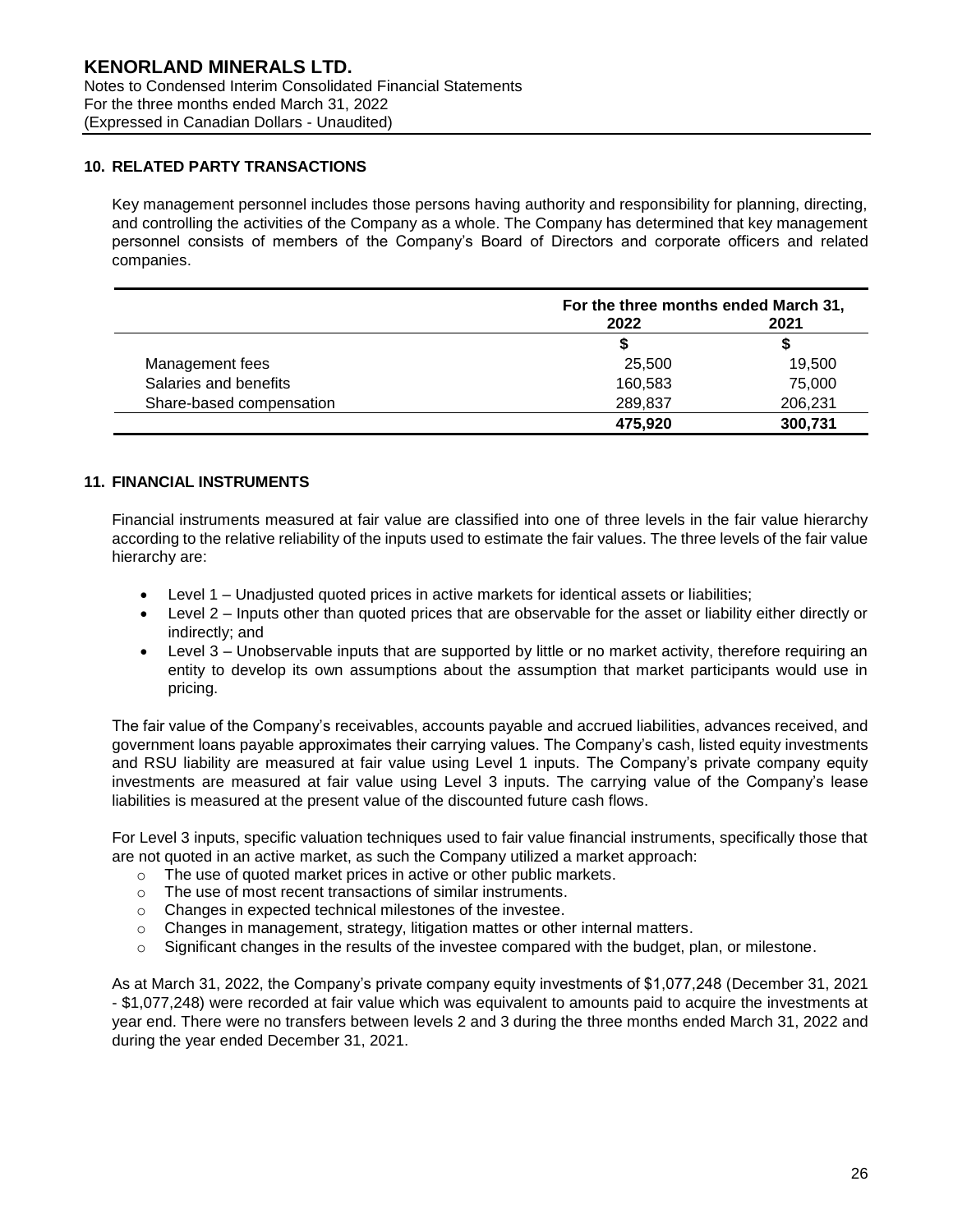# **11. FINANCIAL INSTRUMENTS (continued)**

#### Financial Risk Factors

The Company is exposed in varying degrees to a variety of financial instrument related risks. The Board of Directors approves and monitors the risk management processes, inclusive of documented investment policies, counterparty limits, and controlling and reporting structures. The type of risk exposure and the way in which such exposure is managed is provided as follows:

a) Currency risk

Foreign currency exchange rate risk is the risk that the fair value or future cash flows will fluctuate as a result of changes in foreign exchange rates. The Company's operations are carried out in Canada and the United States. As such, it is subject to risk due to fluctuations in the exchange rates for the Canadian and US dollars. As at March 31, 2022, the Company had a foreign currency net monetary asset position of approximately US\$343,000. Each 10% change in the US dollar relative to the Canadian dollar will result in a foreign exchange gain/loss of approximately \$34,300.

b) Credit risk

Credit risk is the risk that one party to a financial instrument will cause a financial loss for the other party by failing to discharge an obligation.

The Company's cash is held in a large Canadian financial institution. The Company has not experienced any significant credit losses and believes it is not exposed to any significant credit risk. The Company's sales tax receivable is due from the Government of Canada and Revenu Quebec therefore, the credit risk exposure is low.

As at March 31, 2022, the maximum exposure to credit risk is the carrying value of the trade accounts receivable. The Company has not provided for an expected credit loss as management believes the receivables are fully collectible.

c) Interest rate risk

The Company has cash balances and minimal interest-bearing government loans payable. The Company's current policy is to invest excess cash in investment-grade short-term deposit certificates issued by its banking institutions. The Company periodically monitors the investments it makes and is satisfied with the credit ratings of its banks or credit unions.

d) Commodity Price risk

The ability of the Company to explore and develop its exploration and evaluation assets and the future profitability of the Company are directly related to the price of gold. The Company monitors metals prices to determine the appropriate course of action to be taken.

e) Liquidity risk

Liquidity risk is the risk that the Company will not be able to meet its obligations as they come due. The Company's ability to continue as a going concern is dependent on management's ability to raise the required capital through future equity or debt issuances. The Company manages its liquidity risk by forecasting cash flows from operations and anticipating any investing and financing activities. Management and the Board are actively involved in the review, planning, and approval of significant expenditures and commitments. The Company is exposed to liquidity risk.

f) Market price risk

Market price risk is the risk that changes in market prices, such as foreign exchange rates, interest rates, and equity prices, will affect the Company's income or the value of its holdings of financial instruments.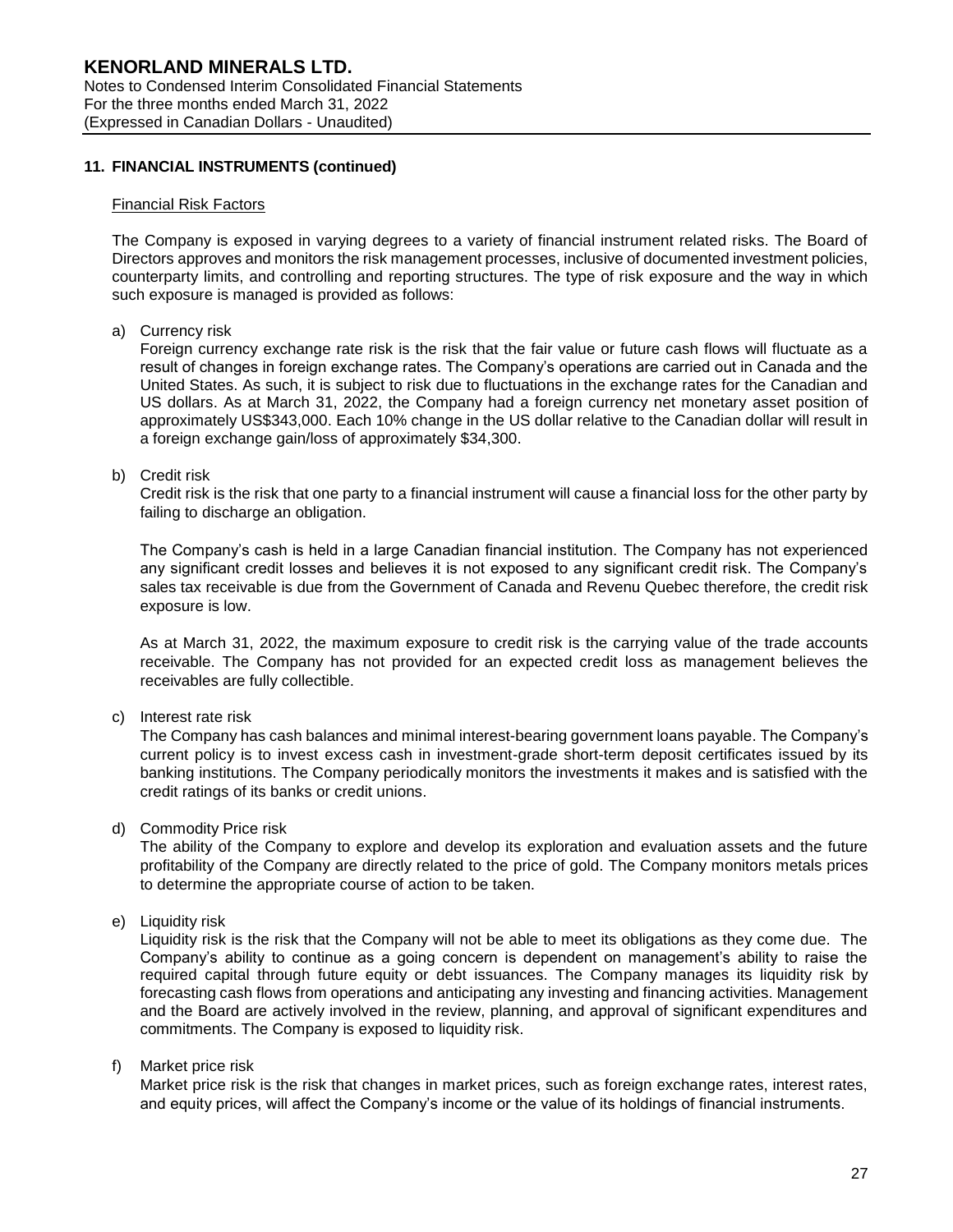# **12. CAPITAL MANAGEMENT**

The Company considers its capital structure to include the components of shareholders' equity. Management's objective is to ensure that there is sufficient capital to minimize liquidity risk and to continue as a going concern. As an exploration stage company, the Company is currently unable to self-finance its operations. Although the Company has been successful in the past in obtaining financing through the sale of equity securities, there can be no assurance that the Company will be able to obtain adequate financing in the future, or that the terms of such financings will be favourable. The Company's share capital is not subject to any external restrictions and the Company did not change its approach to capital management during the period.

# **13. SEGMENTED INFORMATION**

The Company has one operating segment, being the exploration of mineral properties. Geographic information is as follows:

|                                   | As at March 31, 2022 |            |            |
|-----------------------------------|----------------------|------------|------------|
|                                   | Canada               | <b>USA</b> | Total      |
|                                   | S                    |            |            |
| Exploration and evaluation assets | 3,892,461            | 7,781,396  | 11,673,857 |
| Equipment                         | 21,261               |            | 21,261     |
| Right-of-use asset                | 4.595                |            | 4,595      |
|                                   | 3,918,317            | 7,781,396  | 11,699,713 |

|                                   | As at December 31, 2021 |            |            |
|-----------------------------------|-------------------------|------------|------------|
|                                   | Canada                  | <b>USA</b> | Total      |
|                                   | S                       | S          |            |
| Exploration and evaluation assets | 2,878,129               | 7,714,684  | 10,592,813 |
| Equipment                         | 9.597                   | ۰          | 9.597      |
| Right-of-use asset                | 11,485                  | ۰          | 11,485     |
|                                   | 2,899,211               | 7,714,684  | 10,613,895 |